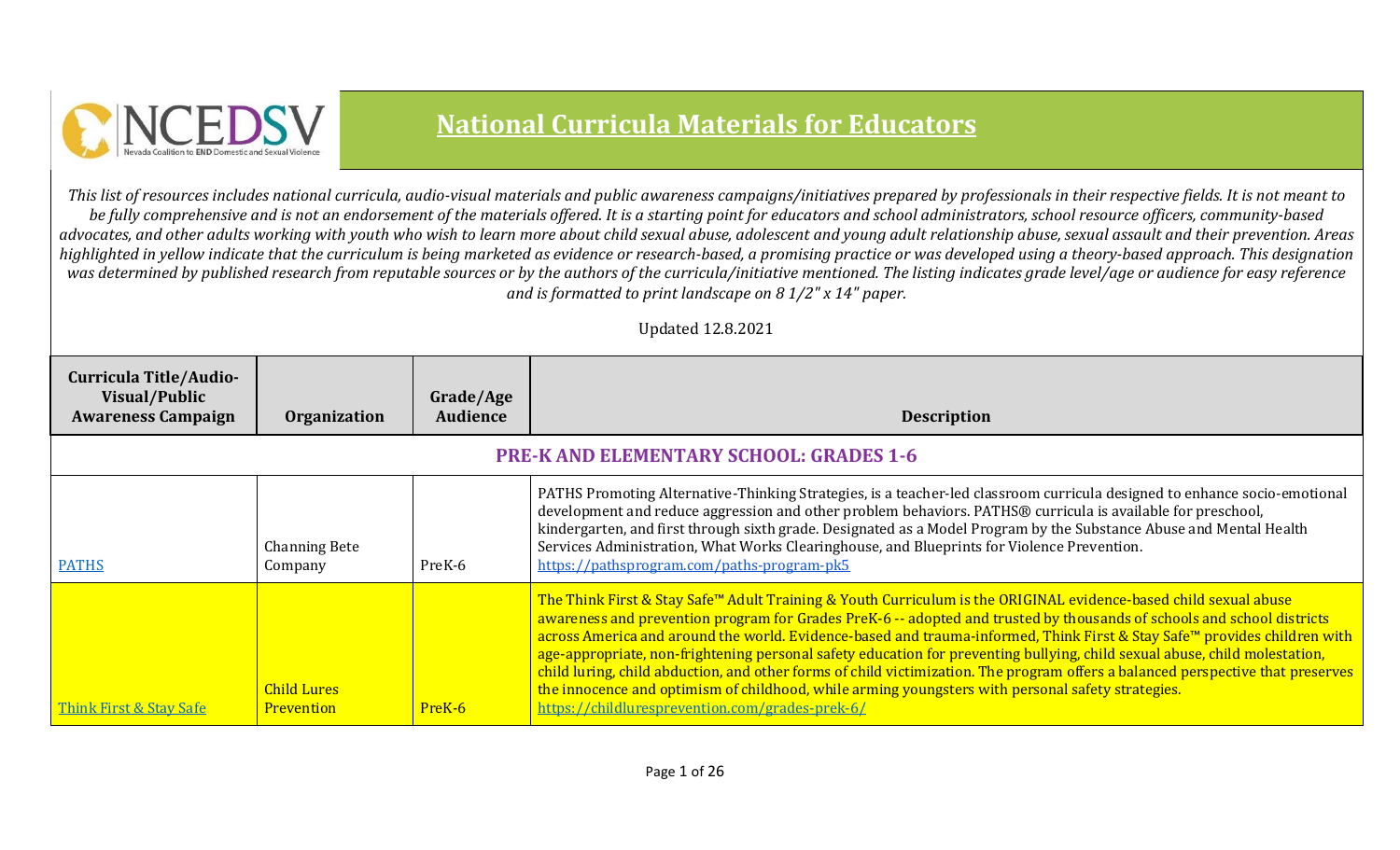| The Boy With the Rainbow<br><b>Heart</b>           | Gay, Straight,<br>Lesbian, Education<br>Network (GLSEN) | $K-3$  | In the town of Gray, there is only rain and dark, every house, every person, every park—except for one little boy whose heart<br>is a shining, colorful array! Can a boy with a big and bright rainbow heart bring color and happiness to Gray? The Boy with<br>the Rainbow Heart brings a message to life in helping to bring a voice to those without one and encourages a vibrant and<br>diverse community. https://www.glsen.org/activity/boy-rainbow-heart-lesson-plans-grades-k-3                                                                                                                                                                                                                                                                                                                                                                              |
|----------------------------------------------------|---------------------------------------------------------|--------|----------------------------------------------------------------------------------------------------------------------------------------------------------------------------------------------------------------------------------------------------------------------------------------------------------------------------------------------------------------------------------------------------------------------------------------------------------------------------------------------------------------------------------------------------------------------------------------------------------------------------------------------------------------------------------------------------------------------------------------------------------------------------------------------------------------------------------------------------------------------|
| <b>Blow the Whistle on Name-</b><br><b>Calling</b> | Gay, Straight,<br>Lesbian, Education<br>Network (GLSEN) | $K-5$  | This lesson helps students develop a strategy for group self-monitoring of name-calling in the Physical Education class and<br>may be transferred to recess. https://www.glsen.org/activity/blow-whistle-name-calling-k-5                                                                                                                                                                                                                                                                                                                                                                                                                                                                                                                                                                                                                                            |
| <b>MBF Child Safety Matters</b>                    | <b>Monique Burr</b><br>Foundation                       | $K-5$  | Child Safety Matters is a comprehensive, evidence-based curriculum for elementary school students in grades K-5. The<br>program educates and empowers children and all relevant adults with information and strategies to prevent, recognize, and<br>respond appropriately to bullying, cyberbullying, all types of abuse, and digital abuse dangers.<br>https://www.mbfpreventioneducation.org/why-use-our-programs/mbf-child-safety-matters/                                                                                                                                                                                                                                                                                                                                                                                                                       |
| Safe@Last                                          | Sexual Assault<br>Center, Nashville TN                  | $K-6$  | Safe@Last is used in public and private schools throughout Tennessee as well as in faith-based education programs. It is<br>endorsed by the Metropolitan Nashville Public School System and Catholic Schools, Diocese of Nashville, TN. Safe@Last was<br>designed to teach children how to protect themselves for life. You will find it also exceeds the requirements of the National<br>Council of Bishops' Charter Mandate on the Protection of Children and Young People and meets many standards set by the<br>American School Counselor Association. http://www.besafeatlast.com/safeatlast_home.aspx                                                                                                                                                                                                                                                          |
| <b>MBF After-School Safety</b><br><b>Matters</b>   | <b>Monique Burr</b><br>Foundation                       | $K-8$  | After-School Safety Matters is a curriculum for after-school programs and youth-serving organizations. It is presented to<br>youth in grade-level clusters (K-2, 3-5, and 6-8) with 6 topic-specific lessons by trained facilitators using a turnkey script. The<br>lessons include lecture, group discussion, skills-practice activities, games, and crafts.<br>https://www.mbfpreventioneducation.org/why-use-our-programs/mbf-after-school-safety-matters/                                                                                                                                                                                                                                                                                                                                                                                                        |
| <b>MBF Athlete Safety Matters</b>                  | <b>Monique Burr</b><br>Foundation                       | $K-12$ | MBF Athlete Safety Matters is a comprehensive, evidence-informed curriculum that educates and empowers youth athletes<br>with information and strategies to prevent, recognize, and respond appropriately to bullying, cyberbullying, all types of<br>abuse, and digital dangers. The program is presented to youth athletes clustered by grade level (K-2, 3-5, 6-8, 9-12), in two<br>comprehensive lessons that are approximately 45-55 minutes each – or it can be presented in four shorter lessons. Trained<br>facilitators can easily present the lessons in any venue (with minimal technology required) using turnkey scripts along with<br>engaging, interactive PowerPoints including lecture, group discussion, skills-practice activities, videos, and games.<br>https://www.mbfpreventioneducation.org/why-use-our-programs/mbf-athlete-safety-matters/ |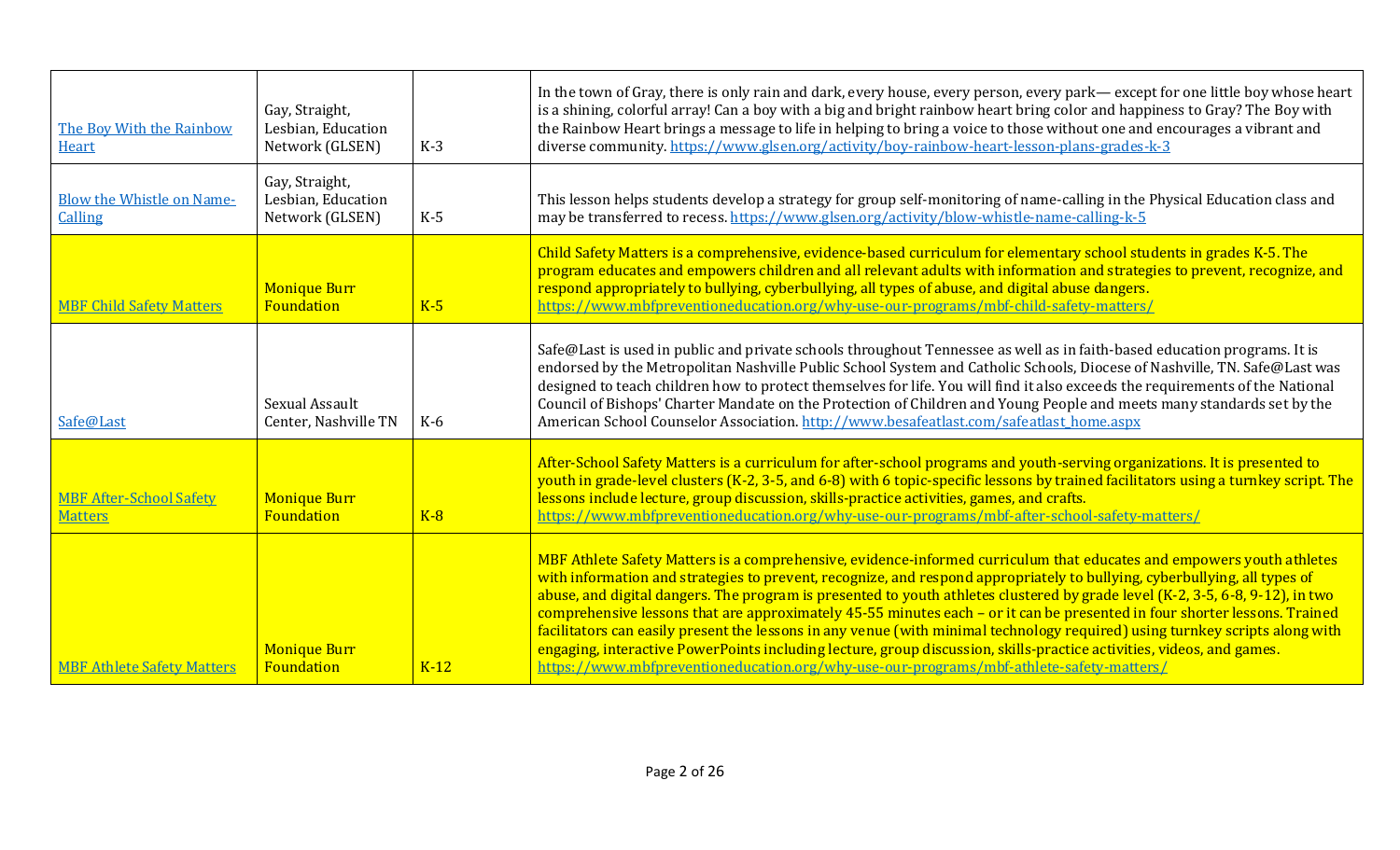| #MeTooK12 Campaign: Stop<br><b>Sexual Assault in Schools</b> | <b>Stop Sexual Assault</b><br>in Schools                          | PreK-12    | A campaign to promote awareness and inspire action to counteract pervasive sexual harassment and sexual violence in K-12<br>schools. Visit website for Toolkit, Free video & action guide, blogs, and working with the media.<br>https://stopsexualassaultinschools.org/january-campaign/                                                                                                                                                                                                                                                                                                                                                                                                                                                                                                                                             |
|--------------------------------------------------------------|-------------------------------------------------------------------|------------|---------------------------------------------------------------------------------------------------------------------------------------------------------------------------------------------------------------------------------------------------------------------------------------------------------------------------------------------------------------------------------------------------------------------------------------------------------------------------------------------------------------------------------------------------------------------------------------------------------------------------------------------------------------------------------------------------------------------------------------------------------------------------------------------------------------------------------------|
| <b>Positive Action Program</b>                               | Positive Action, Inc.                                             | $K-12$     | Positive Action is based on the intuitive philosophy that we feel good about ourselves when we do positive actions. The<br>Thoughts-Actions-Feelings Circle (TAF) illustrates how this works in life: our thoughts lead to actions and those actions lead<br>to feelings about ourselves which in turn lead to more thoughts. When this cycle is negative, students do not want to learn.<br>When this cycle is positive, students want to learn. The essence of the program is to emphasize those actions that promote a<br>healthy and positive cycle. The Positive Action program works through these concepts in a systematic way.<br>https://www.positiveaction.net/introduction. Topics include: School Climate; Drug Prevention; Bullying Prevention; Family;<br><b>Counselor</b> ; Community Involvement; Conflict Resolution |
| <b>Beauty is Skin Deep</b>                                   | Gay, Straight,<br>Lesbian, Education<br>Network (GLSEN)           | Grades 3-5 | Students reflect on the ways in which they have experienced or participated in name-calling based on physical appearance,<br>and the ways in which expectations about appearance in our society affect us. They learn about media literacy and examine<br>media images for "attractiveness messages" that consciously and unconsciously impact our attitudes and behavior toward<br>others. Students write about people in their lives who are beautiful "inside and out," and think about other ways to get<br>beyond appearance as a dominant force in their social lives. https://www.glsen.org/activity/beauty-skin-deep-grades-3-5                                                                                                                                                                                               |
| I Can Make My World a Safer<br>Place                         | Paul Kivel                                                        | Ages 6-11  | Through simple text, eye-catching drawings, and activities such as mazes, crosswords, and word searches, this book<br>encourages kids to think about and act to promote peace at home, in their communities, and in the world. Harriet Tubman,<br>Cesar Chavez, and Julia Butterfly are among those profiled as positive activists. The book differentiates public danger (gangs,<br>drug-related violence) from private (sexual assault, domestic violence) and provides ways to stay safe and get help when<br>necessary. This book is available on Amazon, but the author has posted 6 of the book's pdf factsheets that are downloadable:<br>http://paulkivel.com/wp-content/uploads/2015/07/info icmmwasp.pdf                                                                                                                    |
| <b>MBF Teen Safety Matters</b>                               | <b>Monique Burr</b><br>Foundation                                 | Grades 6-8 | The program educates and empowers teens and all relevant adults with information and strategies to prevent, recognize, and<br>respond appropriately to bullying, cyberbullying, all types of abuse, relationship abuse, sex trafficking, and digital dangers.<br>https://www.mbfpreventioneducation.org/why-use-our-programs/mbf-teen-safety-matters/                                                                                                                                                                                                                                                                                                                                                                                                                                                                                 |
| <b>Take A Stand for Healthy</b><br>Relationships             | National Coalition<br><b>Against Domestic</b><br>Violence (NCADV) | Grades 6-8 | With self-paced modules and lesson plans, students will garner important skills in communication and self-awareness.<br>Students will learn to recognize healthy and safe qualities and behaviors in relationships. They will explore how to effectively<br>and safely advocate for themselves and others to help them build healthy relationships. Accompanying educator guides<br>provide school staff with strategies to support students through the critical content.<br>https://www.teens4healthyrelationships.com/                                                                                                                                                                                                                                                                                                             |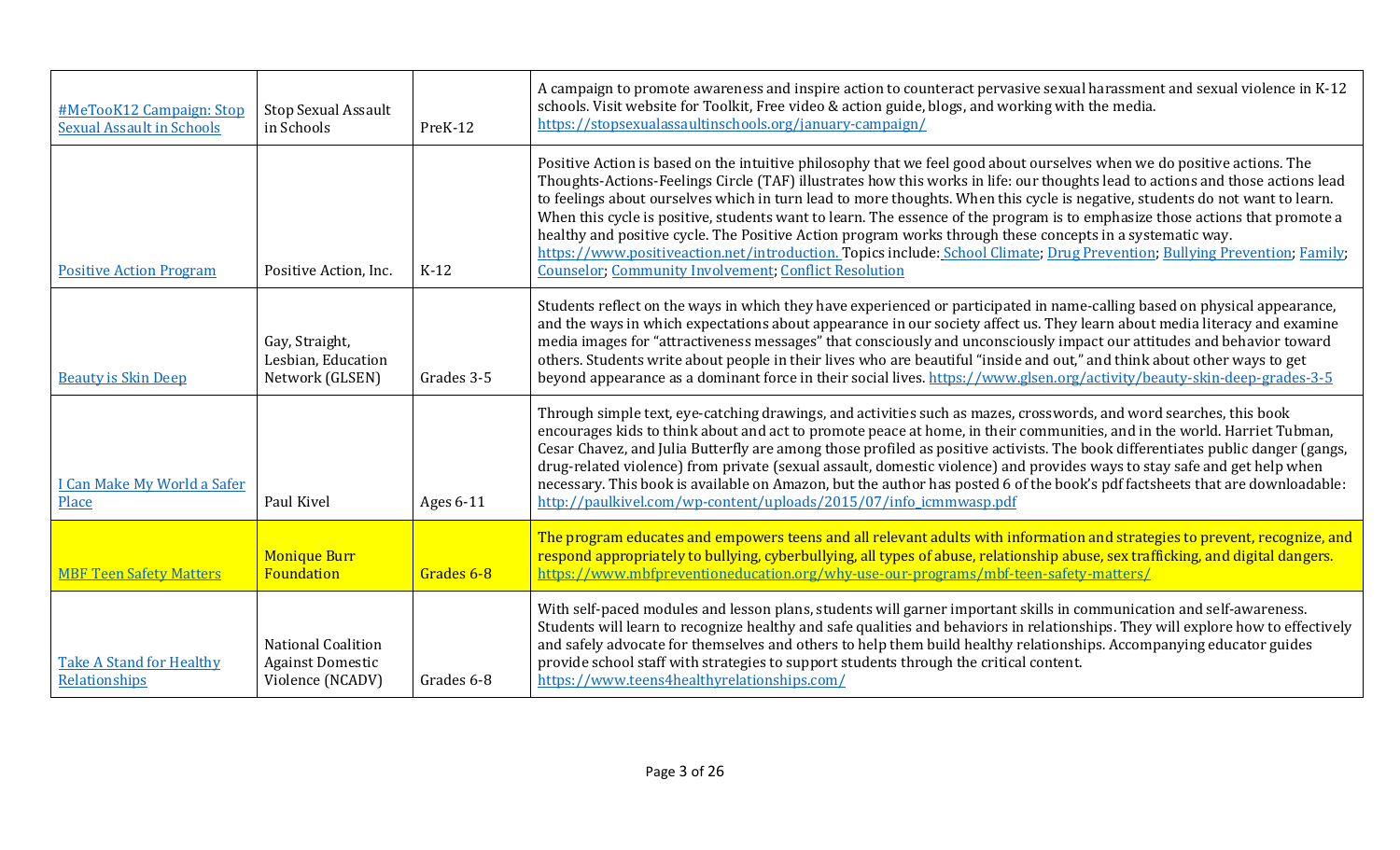| Think Outside the Box:<br><b>Gender &amp; Career Preparation</b> | We End Violence                                         | Ages 10-18  | This lecture and workshop is designed for youth between the ages of 10-18. It examines taken-for-granted assumptions<br>about socio-economic status, quality of life, gender, and sexuality. This workshop provides youth with an opportunity to<br>utilize critical thinking skills in an effort to empower positive decision-making around their futures.<br>http://weendviolence.com/our_services_workshops_training.html                        |
|------------------------------------------------------------------|---------------------------------------------------------|-------------|-----------------------------------------------------------------------------------------------------------------------------------------------------------------------------------------------------------------------------------------------------------------------------------------------------------------------------------------------------------------------------------------------------------------------------------------------------|
| Name-Calling-in-our-School                                       | Gay, Straight,<br>Lesbian, Education<br>Network (GLSEN) | Grades 6-12 | Students are provided with the opportunity to objectively observe the way in which name-calling and other types of<br>disrespectful language are used in school over a three-day period. Students are asked to reflect on their observations, to look<br>for patterns of behavior, and to begin to consider ways in which the problem of name-calling might be addressed in their<br>school.https://www.glsen.org/activity/name-calling-our-schools |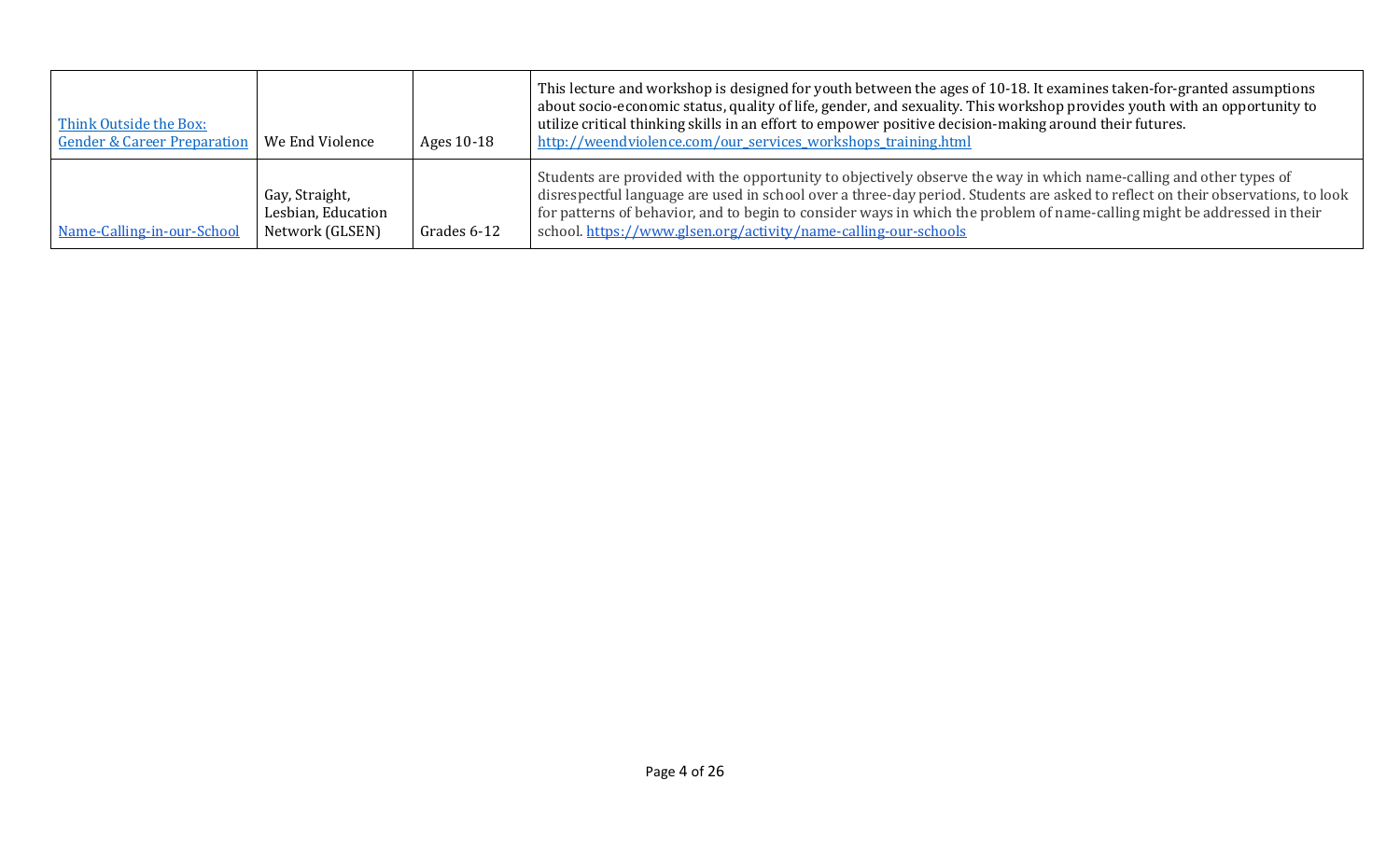|                                                                                   | <b>MIDDLE AND HIGH SCHOOL: GRADES 7-12</b>              |                                  |                                                                                                                                                                                                                                                                                                                                                                                                                                                                                                                                                                                                                                                                                                                                                                                                                                                                                                                                                                                                                                                                                   |  |
|-----------------------------------------------------------------------------------|---------------------------------------------------------|----------------------------------|-----------------------------------------------------------------------------------------------------------------------------------------------------------------------------------------------------------------------------------------------------------------------------------------------------------------------------------------------------------------------------------------------------------------------------------------------------------------------------------------------------------------------------------------------------------------------------------------------------------------------------------------------------------------------------------------------------------------------------------------------------------------------------------------------------------------------------------------------------------------------------------------------------------------------------------------------------------------------------------------------------------------------------------------------------------------------------------|--|
| <b>BEFORE YOU HOOK UP:</b><br><b>Dating Rights and</b><br><b>Responsibilities</b> | <b>Human Relations</b><br>Media                         | Grade 7 and<br>Above             | For teens who are just beginning to date, knowing how to behave in a relationship can be tricky. In this program, teens learn<br>the essentials of a healthy partnership, including trust, communication, respect, and conflict resolution. Real teens and<br>experts emphasize the rights every young person has in a relationship. These include the right to disagree, the right to one's<br>own life, and the right to be treated with respect. This enlightening video and print curriculum delivers a strong message<br>against dating abuse and violence. Teens learn to recognize the signs of abuse in a relationship and how to become<br>empowered to get out of an unhealthy partnership or help a friend do the same. Includes video, teacher's resource book,<br>student handouts and pre/posttests in digital format. https://www.hrmvideo.com/catalog/before-you-hook-up Price:<br>\$149.95 DVD. Resource materials identify each National Health Education Standards are met by using this kit.                                                                  |  |
| Be an Ally, Not a Bystander                                                       | Gay, Straight,<br>Lesbian, Education<br>Network (GLSEN) | Middle and<br><b>High School</b> | Name-calling and bullying are problems that everyone must help to solve. It may not be your fault that some students bully,<br>but if you ignore it, laugh at it, or do nothing in response to bullying that you witness, you may be a part of the problem. Being<br>an ally or a friend to someone who is being picked on may feel uncomfortable or scary, but there are safe ways in which we<br>can all "Take a Stand and Lend a Hand." https://www.glsen.org/article/be-ally-not-bystander                                                                                                                                                                                                                                                                                                                                                                                                                                                                                                                                                                                    |  |
| Be Safe@Last and BE!                                                              | Sexual Assault<br>Center, Nashville                     | Middle and<br><b>High School</b> | BE! is a sexual assault awareness curriculum designed for middle and high school students. It focuses on promoting healthy<br>relationships, while giving teens resources to get help if they experience dating violence or other forms of abuse. Be. was<br>developed to help teens understand their unique value in order to treat themselves and each other with respect. Additionally,<br>the program encourages and empowers teens to make a difference in their community by learning skills to end sexual<br>violence and change social expectations. http://www.besafeatlast.com/be.aspx                                                                                                                                                                                                                                                                                                                                                                                                                                                                                  |  |
| <b>Flirting Or Hurting? When is</b><br>it Okay, and When is it<br>Harassment?     | <b>Human Relations</b><br>Media                         | <b>Middle School</b>             | Even for adults, it can be challenging to figure out what actions and words constitute flirting and what behaviors cross the<br>boundaries into sexual harassment. For middle school students, who are just making their entry into a more complex social<br>world, these distinctions are often beyond their grasp. This program uses a blend of realistic dramatic scenarios, on-screen<br>narrators and a round table discussion featuring real students to show young viewers the difference between real flirting<br>(welcome, wanted, respectful and fun) and hurting (unwelcome, unwanted, one-sided, makes you feel bad). Viewers learn<br>what it means to cross the line—whether in person, through texting or on-line—and are reminded of the serious<br>consequences for both the target and the harasser. Helpful "flirting" tips are offered by an expert as well as advice on how to<br>react to behaviors that are not appropriate or welcome. https://www.hrmvideo.com/catalog/flirting-or-hurting-when-is-it-<br>okav-when-is-it-harassment Price: \$129.95 DVD |  |
| <b>Responding in Peaceful and</b><br><b>Positive Ways (RIPP)</b>                  |                                                         | <b>Middle School</b>             | Responding in Peaceful and Positive Ways (RIPP) is a school-based program designed to prevent violence by teaching conflict<br>resolution strategies and skills to middle and junior high school students. The primary program components are a classroom<br>curriculum and peer mediation of conflicts. This program is highly regarded by other credible organizations and reviews of<br>the program can be found online at: https://youth.gov/content/responding-peaceful-and-positive-ways-ripp                                                                                                                                                                                                                                                                                                                                                                                                                                                                                                                                                                               |  |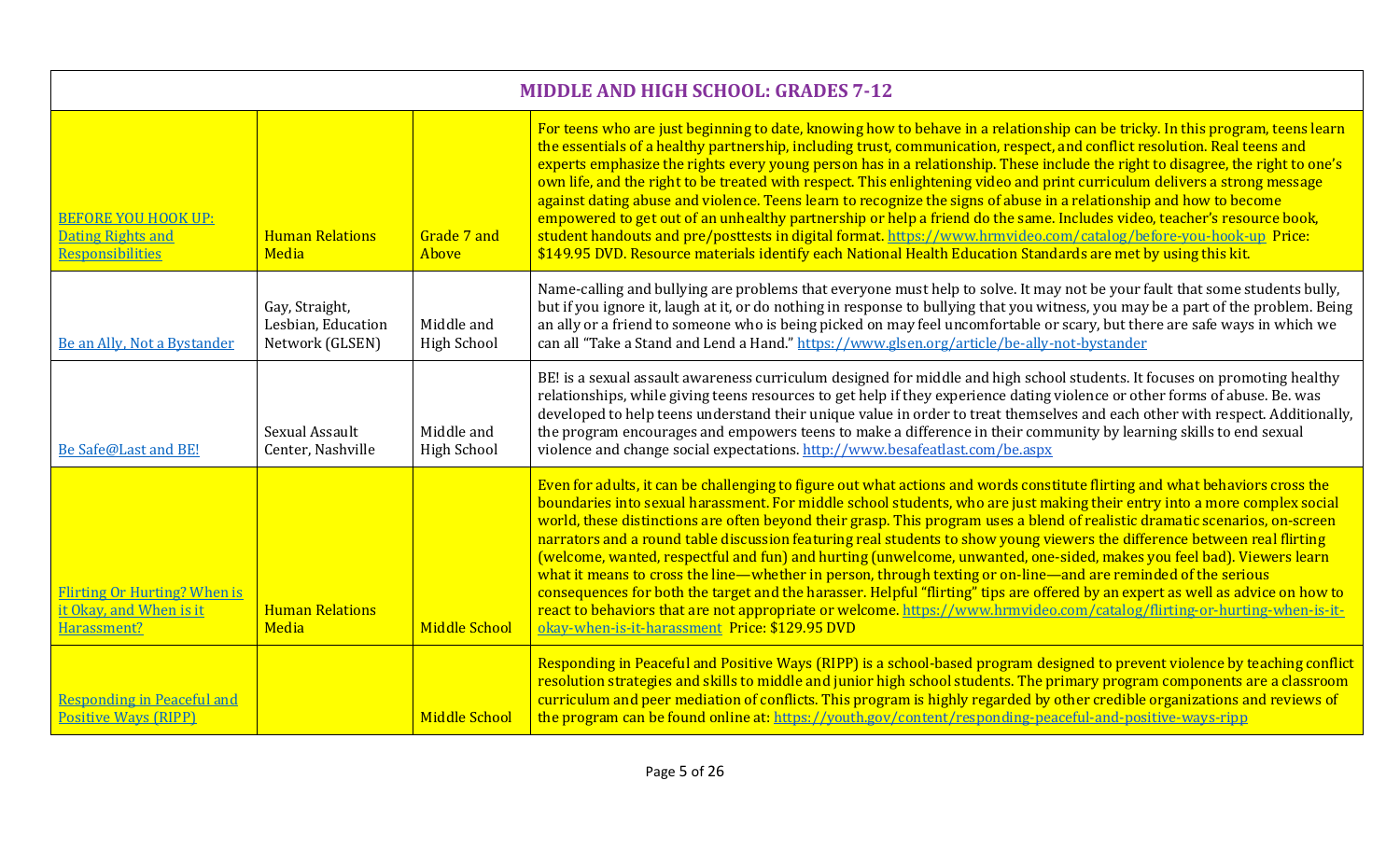| Green Dot Violence<br><b>Prevention Strategy</b> | Alteristic                            | Middle, High<br>School, and<br><b>College</b> | Bystander intervention training plays a key role as part of a comprehensive strategy to permanently reduce rates of violence<br>and mobilize and empower all members of a given community. Through bystander intervention training, the Green Dot<br>program engages witnesses to interrupt situations that are imminently or potentially high-risk for violence, increases self-<br>efficacy and provides skill building and specific strategies to increase the likelihood that trained individuals will actually<br>intervene. By expanding the role of bystanders beyond reactive, the Green Dot program trains participants to engage in<br>proactive behaviors that model and endorse norms that are incompatible with violence. The ultimate goal is not simply to<br>react to potential violence as it is occurring, but rather to simultaneously shift community norms that support the violence<br>that is occurring. Research informed & culturally responsive. https://alteristic.org/services/green-dot/ |
|--------------------------------------------------|---------------------------------------|-----------------------------------------------|-----------------------------------------------------------------------------------------------------------------------------------------------------------------------------------------------------------------------------------------------------------------------------------------------------------------------------------------------------------------------------------------------------------------------------------------------------------------------------------------------------------------------------------------------------------------------------------------------------------------------------------------------------------------------------------------------------------------------------------------------------------------------------------------------------------------------------------------------------------------------------------------------------------------------------------------------------------------------------------------------------------------------|
| <b>Coping with Dating Violence</b><br>and Abuse  | <b>Human Relations</b><br>Media       | Grade 7 and<br>Above                          | Dating abuse is on the rise in high schools and colleges—it is a serious problem that affects many teens, female and<br>male. This program listens to the experiences of four girls and one boy who vividly describe their experiences and offer<br>advice on what to do if you are being abused and how/where to get help. Program describes five types of dating abuse:<br>physical, emotional, verbal, sexual, and social media based. Particular attention is paid to Internet dating which is gaining in<br>popularity and has its own unique dangers. Viewers learn the warning signs of potential abuse situations and how to help<br>others who are caught in abusive relationships. https://www.hrmvideo.com/catalog/coping-with-dating-violence-abuse<br><b>Price: \$149.95 DVD</b>                                                                                                                                                                                                                         |
| <b>Dating Matters</b>                            | <b>Centers for Disease</b><br>Control | <b>Ages 11-14</b>                             | Dating Matters®: Strategies to Promote Healthy Teen Relationships is a comprehensive teen dating violence prevention<br>model developed by CDC to stop teen dating violence before it starts. Dating Matters is an evidence-based teen dating<br>violence prevention model that includes prevention strategies for individuals, peers, families, schools, and neighborhoods. It<br>focuses on teaching 11-14 year olds healthy relationship skills before they start dating and reducing behaviors that increase<br>the risk for dating violence, like substance abuse and sexual risk-taking.<br>https://www.cdc.gov/violenceprevention/intimatepartnerviolence/datingmatters/index.html                                                                                                                                                                                                                                                                                                                             |
| <b>Couplets</b>                                  | One Love Foundation                   | Middle School                                 | We know that the choices young people make today will shape the adults that they become, and this curriculum provides<br>them with a framework to understand and evaluate behaviors that they see or do in their everyday lives. One Love's Couplets<br>curriculum teaches students about the difference between healthy and unhealthy relationship behaviors. We believe that<br>these behaviors are learned at a young age and we hope that by providing young people with this education, we can help to<br>prevent unhealthy behavior from becoming abusive. Abuse can take many forms, whether it involves physical violence or<br>emotional manipulation, but it always begins the same—with unhealthy behavior. This curriculum consists of eight chapters,<br>using fifteen-second clips and discussion questions that dissect the following unhealthy behaviors: Intensity, Put-Downs,<br>Anger, Disrespect, Guilt, Control, Obsession and Isolation. https://www.joinonelove.org/act/couplets/              |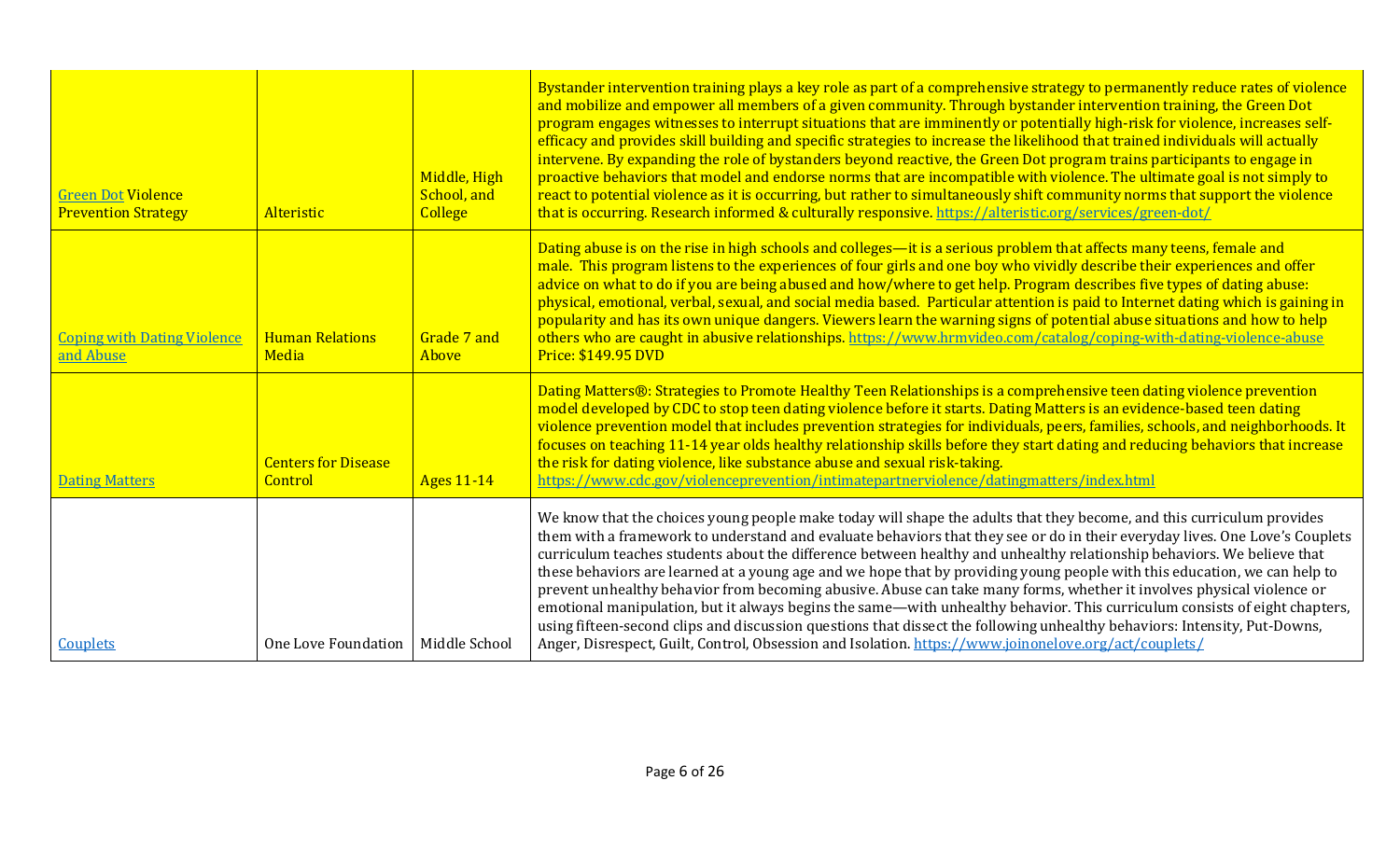| <b>Expect Respect</b>                        | SAFE: Stop Abuse<br>For Everyone                                   | Middle and<br><b>High School</b> | Expect Respect works at the forefront of prevention and early intervention to break the cycle of abuse in children's lives and<br>prevent violence from happening in the first place. Expect Respect is built on an ecological, trauma-informed model that<br>supports vulnerable youth who have already been exposed to violence, mobilizes youth leaders, and promotes safe schools<br>and communities. https://www.safeaustin.org/our-services/prevention-and-education/expect-respect/                                                                                                                                                                                                                                                                                                                                  |
|----------------------------------------------|--------------------------------------------------------------------|----------------------------------|-----------------------------------------------------------------------------------------------------------------------------------------------------------------------------------------------------------------------------------------------------------------------------------------------------------------------------------------------------------------------------------------------------------------------------------------------------------------------------------------------------------------------------------------------------------------------------------------------------------------------------------------------------------------------------------------------------------------------------------------------------------------------------------------------------------------------------|
| <b>Health Physical Education</b>             | The Fourth R                                                       | Grades 7-9                       | The Fourth R is a skills-focused and relationship-based program for Grades 7, 8 and 9 Health Physical Education (HPE). Each<br>grade level curriculum document includes units on: personal safety & Injury prevention, substance use, addictions & related<br>behaviors, human development & sexual health, and healthy eating. This relationship-based approach is a program aimed at<br>preventing the following adolescent violence and related risk behaviors: peer and sating violence, substance misuse, and<br>unhealthy sexual behavior. https://youthrelationships.org/pages/grade-7-8-9-health-physical-education-hpe.                                                                                                                                                                                            |
| <b>Healthy Relationships Plus</b><br>Program | The Fourth R                                                       | Ages 12-18                       | The Healthy Relationship Plus Program applies the same core principles of skill building and awareness as the Fourth R<br>classroom-based programs, but in a non-classroom setting. This program targets the prevention of violence through the<br>promotion of positive, healthy relationships. This program is a proactive, competency-enhancement approach rather than a<br>treatment. It is a program for small groups (6-25 youth) and has been enhanced to include a strengthened focus on mental<br>health and suicide prevention, and drug and alcohol use. https://youthrelationships.org/hrpp                                                                                                                                                                                                                     |
| <b>How to End Unhealthy</b><br>Relationships | <b>Human Relations</b><br>Media                                    | Grade 7 and<br>Above             | This program offers teens insight on how to honestly assess the health of relationships, particularly romantic relationships<br>and intense friendships, and then presents concrete steps to help viewers end unhealthy relationships. Real teens share their<br>experiences covering a broad spectrum of unhealthy relationships from a once good friendship that has gone bad, to a<br>romantic relationship that has become abusive. Social workers Amy Edelstein and Eri Kim offer insight on how to end a<br>relationship safely and effectively. The experts also present a model for students to use to help evaluate their current<br>relationships and discuss what to do if a friend is in an unhealthy relationship. https://www.hrmvideo.com/catalog/how-to-<br>end-unhealthy-relationships Price: \$149.95 DVD |
| In Touch with Teens                          | <b>Peace Over Violence</b>                                         | <b>Girls &amp; Boys</b><br>Youth | In Touch with Teens is an eleven-unit program that empowers the youth and educates them on healthy relationships by<br>providing elements of power and control, elements of healthy relationships and sexuality, and media literacy as well as<br>information on sexual harassment, sexual assault, and dating violence. The curriculum further addresses the development of<br>prosocial skills such as empathy, impulse control, effective communication, problem solving, and bystander accountability.<br>https://www.peaceoverviolence.org/curricula                                                                                                                                                                                                                                                                   |
| It's Your Game Keep it Real                  | <b>University of Texas</b><br><b>Prevention Research</b><br>Center | <b>Middle School</b>             | It's Your GameKeep it Real (IYG) is a classroom- and computer-based program for middle school youth. The curriculum is<br>grounded in theory and was developed to prevent teen pregnancy and sexually transmitted diseases (STDs), including HIV.<br>IYG emphasizes abstinence but also teaches students how to protect themselves from pregnancy and STDs using medically<br>accurate information. https://sph.uth.edu/research/centers/chppr/ivg/.                                                                                                                                                                                                                                                                                                                                                                        |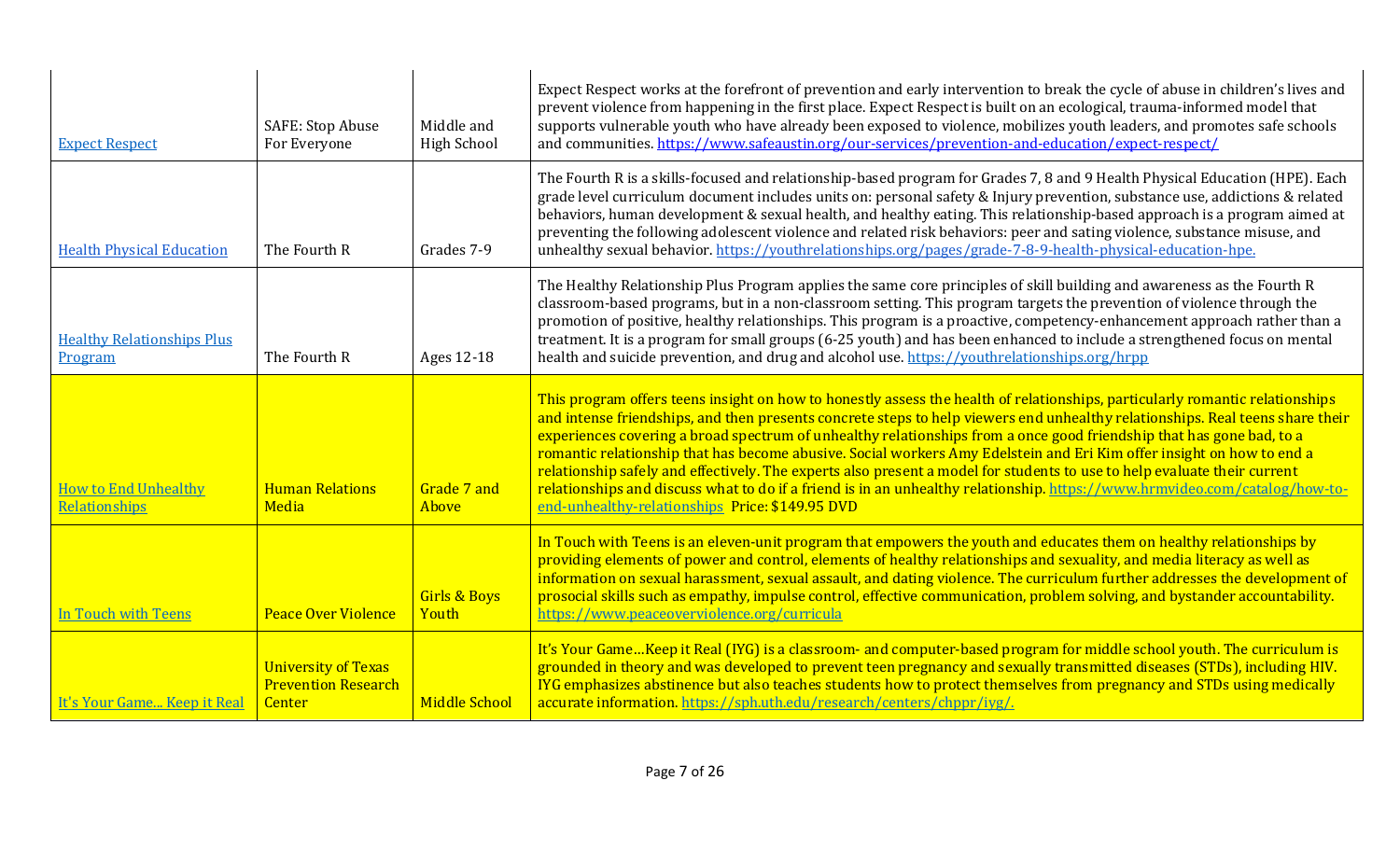| <b>Shifting Boundaries</b>                                                               | Nan D. Stein et al.             | <b>Middle School</b>                                                          | Shifting Boundaries: Lessons on Relationships for Students in Middle School is an evidence-based, multi-level prevention<br>program for middle school students on sexual harassment and precursors to dating violence. The program is unique in that it<br>embraces an environmental approach that identifies multiple strategies to support young people - both school-wide<br>interventions and classroom lessons. https://preventipy.org/materials/shifting-boundaries.                                                                                                                                                                                                                                                                                                                                                                                                                                                                                                                                                              |
|------------------------------------------------------------------------------------------|---------------------------------|-------------------------------------------------------------------------------|-----------------------------------------------------------------------------------------------------------------------------------------------------------------------------------------------------------------------------------------------------------------------------------------------------------------------------------------------------------------------------------------------------------------------------------------------------------------------------------------------------------------------------------------------------------------------------------------------------------------------------------------------------------------------------------------------------------------------------------------------------------------------------------------------------------------------------------------------------------------------------------------------------------------------------------------------------------------------------------------------------------------------------------------|
| <b>LIVERESPECT</b>                                                                       | A Call to Men                   | Middle and<br><b>High School</b><br><b>Boys</b>                               | A CALL TO MEN radically challenges the socialization of men by examining the social norms, culture and traditional images of<br>manhood that has created an environment that supports, tolerates and often encourages men's violence against women. The<br>founders of A CALL TO MEN provide concrete solutions and practical approaches toward ending men's violence against<br>women. These men provide great insight into the construct of sexism and courageously challenge the privileges and<br>entitlements given to men. This highly sought-after educational tool is unique in its ability to be affirming and respectful to<br>the experiences of women while expressing genuine care and hope for men. The curriculum promotes healthy, respectful<br>manhood; decreases language and actions that degrade women, girls and other marginalized groups; challenges harmful<br>cultural and social norms; and decreases instances of bullying, homophobia and dating violence.<br>https://www.acalltomen.org/vouth-development |
| Love-All That and More: A<br><b>Curriculum on Healthy Teen</b><br><b>Relationships</b>   | <b>FaithTrust Institute</b>     | Christian &<br>Jewish youth<br>with a public<br>school version<br>Grades 7-12 | This award winning, theory & research-based program promotes safe, healthy relationships and supports teens in taking<br>action to overcome violence and abuse. The six-session curriculum (50 minutes each) contains lesson plans with background<br>materials on healthy and abusive relationships, discussion questions, interactive follow-up activities, and suggestions for the<br>facilitator.<br>Love - All That and More DVD training program includes:<br>• Six-session curriculum; Facilitator's guide for use with Christian youth or Jewish youth (public school version also<br>available); and Three DVD segments:<br>What Do You Want? (22 minutes); Let's Talk about Sex (19 minutes); Putting It All Together (23 minutes) On sale: \$97.00<br>https://store.faithtrustinstitute.org/products/love-all-that-and-more-a-dvd-curriculum-on-healthy-teen-relationships                                                                                                                                                   |
| <b>OPEN ARMS? OPEN EYES!</b><br>Power, Control and Abuse in<br><b>Teen Relationships</b> | <b>Human Relations</b><br>Media | Grade 7-12                                                                    | This award-winning, 28-minute video identifies the warning signs in teen relationships that set the stage for adult domestic<br>violence. A great discussion starter, it is based on real scenarios and dialogue suggested by teenagers themselves. It features<br>high school students and locations, and is an excellent resource for raising student awareness about healthy and unhealthy<br>relationships. Dramatizes specific issues of power and control among teens, to help them spot the signs and avoid the<br>corrosive effects of abusive relationships. To that end, there are 25 "red flags" displayed throughout the video to assist in the<br>awareness of violent behavior patterns in dating relationships. https://www.hrmvideo.com/catalog/open-arms-open-eyes-<br>power-control-and-abuse-in-teen-relationships Price: \$139.95 DVD                                                                                                                                                                               |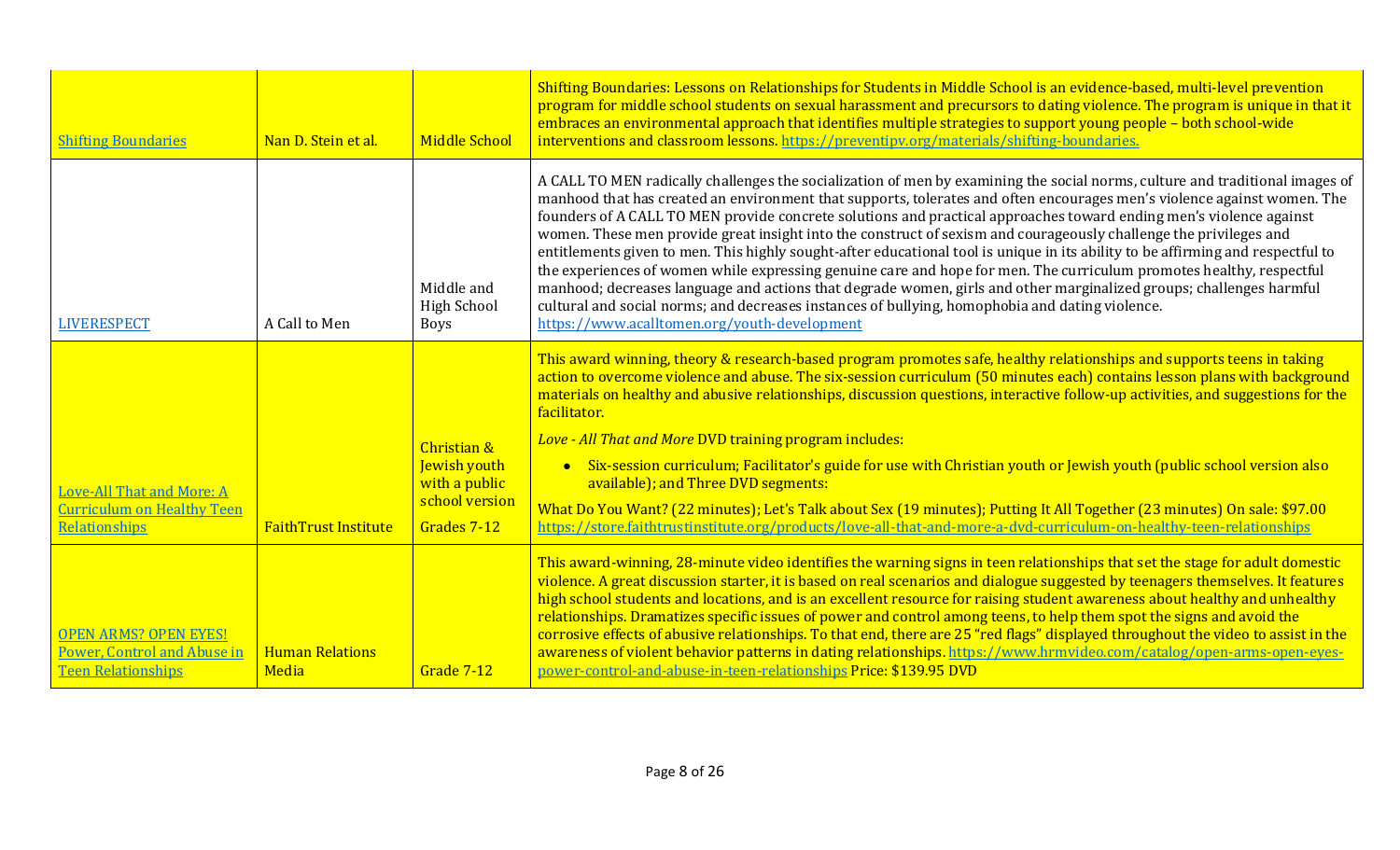| <b>Relationship Skills Class</b>                       | The Northwest<br>Network of Bisexual,<br>Trans, Lesbian, & Gay<br><b>Survivors of Abuse</b> | Ages 12-24                       | This curriculum provides folks with what they need to start and run a relationship skills class. The class content has been<br>years in the making and originated from the experiences and knowledge of a survivor support group. We've invested<br>extensively in a comprehensive evaluation of the relationship skills class. The process, findings, and outcomes made clear<br>that the series is creating a cultural shift in relationships and community understandings. We are humbled and happy to be<br>able to offer the Curriculum to this six-week Relationship Skills Class Series to our communities and allies.<br>https://www.nwnetwork.org/relationship-skills-class-curriculum.                                                                                                                                                                                                                                        |
|--------------------------------------------------------|---------------------------------------------------------------------------------------------|----------------------------------|-----------------------------------------------------------------------------------------------------------------------------------------------------------------------------------------------------------------------------------------------------------------------------------------------------------------------------------------------------------------------------------------------------------------------------------------------------------------------------------------------------------------------------------------------------------------------------------------------------------------------------------------------------------------------------------------------------------------------------------------------------------------------------------------------------------------------------------------------------------------------------------------------------------------------------------------|
| <b>Safe Dates (2nd Edition)</b>                        | <b>Centers for Disease</b><br>Control                                                       | Middle and<br><b>High School</b> | It is imperative to stop dating violence before it ever starts. Safe Dates, second edition, can help with that. This evidence-<br>based program helps teens recognize the difference between caring, supportive relationships and controlling, manipulative,<br>or abusive relationships. It is during the critical pre-teen and teen years that young people begin to learn the skills needed to<br>create and foster positive relationships. With Safe Dates, young people are given the tools needed to build these skills. Price:<br>\$295.00 https://www.hazelden.org/store/publicpage/youth-prevention.                                                                                                                                                                                                                                                                                                                           |
| loveisrespect                                          | <b>Love is Respect</b>                                                                      | <b>Ages 12-24</b>                | Love is Respect is proud to partner with organizations and companies dedicated to ending dating abuse and ensuring<br>that young people have the tools and resources needed to have relationships that are healthy and free from violence.<br>We deeply value our national partners. https://www.loveisrespect.org/everyone-deserves-a-healthy-relationship/.                                                                                                                                                                                                                                                                                                                                                                                                                                                                                                                                                                           |
| <b>Straight Talk About Sexual</b><br><b>Harassment</b> | <b>Human Relations</b><br>Media                                                             | Grade 7 and<br>Above             | This program encourages viewers to reflect on the cultural messages that have shaped their own attitudes, beliefs, and<br>behaviors about sexual harassment. Viewers learn that harassment is a symptom of someone misusing power and that<br>harassment can take different forms, including touching and groping, name calling and rumors, and harassment on social<br>media. Viewers hear first-hand accounts from victims of harassment and from people who are trying to change the culture<br>that encourages harassment. It arms young viewers with the knowledge and skills they need to engage in healthy<br>relationships. https://www.hrmvideo.com/catalog/Straight-Talk-about-Sexual-Harassment Price: \$149.95<br>https://www.hrmvideo.com/catalog/Straight-Talk-about-Sexual-Harassment. This DVD is part of the Sexual Misconduct<br>Toolkit Price: \$549.95 https://www.hrmyideo.com/catalog/Sexual-Misconduct-Tool-Kit. |
| <b>TEAR</b>                                            | <b>Teens Against Abuse</b>                                                                  | Teens                            | Teens Experiencing Abusive Relationships provides teens with warning signs of abusive relationships and dating violence as<br>well as preparation for what to do in situations of abuse. It also provides teens with information about what to do to support<br>those in abusive relationships. http://www.teensagainstabuse.org/index.php?q=donate.                                                                                                                                                                                                                                                                                                                                                                                                                                                                                                                                                                                    |
| <b>Take a Stand for Healthy</b><br>Relationships       | <b>National Coalition</b><br><b>Against Domestic</b><br>Violence                            | Grades 6-12                      | Take A Stand for Healthy Relationships is an exciting new program from the National Coalition Against Domestic Violence<br>(NCADV) and Discovery Education that teaches students how to understand and build healthy relationships. New standards-<br>aligned curriculum will encourage important skills in communication, self-awareness, and emotional intelligence. With self-<br>paced modules and lesson plans, students will garner important skills in communication, self-awareness and emotional<br>intelligence to help them build healthy relationships. Accompanying educator guides provide school staff with strategies to<br>support students through the critical content. http://www.ncadv.org/teens4healthyrelationships.                                                                                                                                                                                             |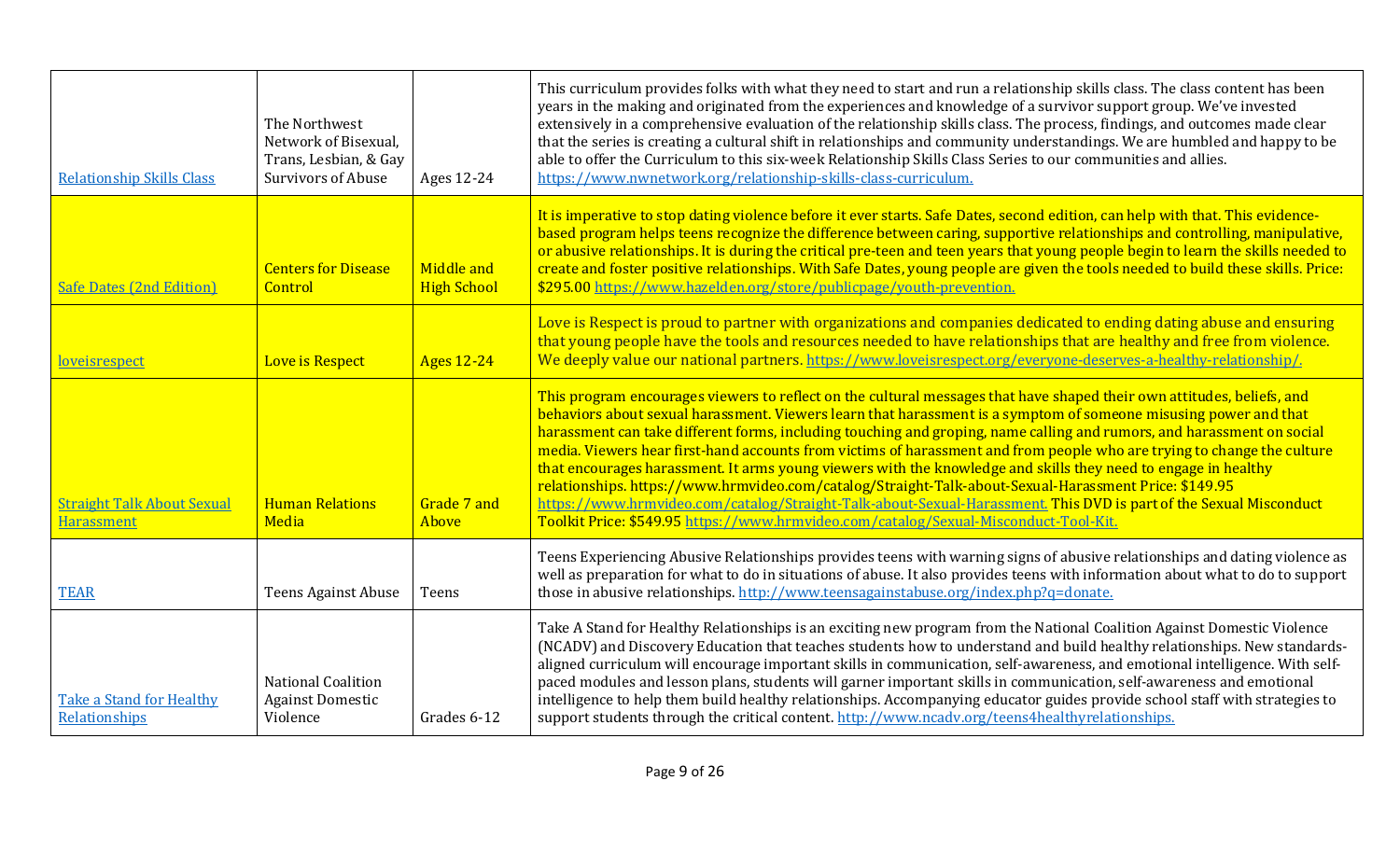| <u>Teen Lures TV Newscast</u>                                   | <b>Child Lures</b><br>Prevention                        | Grades 7-12                                  | To make personal safety and teen sexual assault education compelling for older students, the interactive Teen Lures TV<br>Newscast curriculum was created for middle and high school students as an extension of Think First & Stay Safe. Teens<br>wanted a program they could call their own. The Teen Lures Prevention website, student-led TV Newscasts and<br>corresponding teacher-facilitated Class Discussions were created specifically with these students in mind. The curriculum<br>was formulated to deeply involve teens in the learning process via student anchors and peer learning.<br>https://childluresprevention.com/grades7-12/.                                                                                                                                                                                                                                                                                                                                                                                                                                                                                                                                                                                        |
|-----------------------------------------------------------------|---------------------------------------------------------|----------------------------------------------|----------------------------------------------------------------------------------------------------------------------------------------------------------------------------------------------------------------------------------------------------------------------------------------------------------------------------------------------------------------------------------------------------------------------------------------------------------------------------------------------------------------------------------------------------------------------------------------------------------------------------------------------------------------------------------------------------------------------------------------------------------------------------------------------------------------------------------------------------------------------------------------------------------------------------------------------------------------------------------------------------------------------------------------------------------------------------------------------------------------------------------------------------------------------------------------------------------------------------------------------|
| Ten Signs of Relationship<br>Abuse                              | <b>Human Relations</b><br>Media                         | Grade 7 and<br>Above                         | Combining powerful interviews of battered and verbally abused teens with expert commentary, video delivers key facts<br>about dating abuse. Emotional abuse includes isolation from friends, family, and outside activities; using insulting names or<br>degrading terms; displaying jealousy and possessiveness; controlling a partner's clothing choices and behavior; using<br>excessive cell phone use to monitor behavior; and threatening self-harm to control behavior. Sexual and physical abuse<br>includes extreme roughhousing; pushing, grabbing, restraining, and other violent behaviors that don't leave marks or<br>bruises; touching a partner's body in ways that make him/her feel uncomfortable; and making threats as a means of coercing<br>a partner's consent to sexual activity. Teen speakers and dating abuse experts offer helpful advice on how teens can get away<br>from potentially unhealthy, dangerous relationships. This item is included in the following series/curriculum: Human<br>Sexuality Education Bundle, Curriculum in a Box: Human Sexuality and Responsibility, and the Sexual Misconduct Tool Kit.<br>Price: \$139.95 DVD https://www.hrmvideo.com/catalog/ten-signs-of-relationship-abuse. |
| <b>SpeakingAboutNameCalling</b>                                 | Gay, Straight,<br>Lesbian, Education<br>Network (GLSEN) | <b>Educator Guide</b><br>for Grades 6-<br>12 | This lesson helps students think about what they can do when they witness an incident of name-calling or bullying, but<br>are not being called names or bullied themselves. Having already done some skill-building around the strategies of<br>SAFE (Lesson 3), students will listen to scenarios involving name-calling or bullying, and will both individually and in<br>groups analyze the different ways one might respond. https://www.glsen.org/activity/what-if-its-not-me-speaking-about-<br>name-calling.                                                                                                                                                                                                                                                                                                                                                                                                                                                                                                                                                                                                                                                                                                                          |
| <b>Understanding &amp; Preventing</b><br><b>Sexual Violence</b> | <b>Human Relations</b><br>Media                         | Grade 7 and<br>Above                         | The Centers for Disease Control reports that 8% of high school students have experienced sexual violence. This silent<br>epidemic impacts a teen's physical health, emotional health and behavior. This student-centered video and print curriculum<br>is based on the CDC's recommendations for preventing sexual violence. Five short segments of approximately 10 minutes<br>each educate and inform students about these critical issues: Gender Stereotypes, Sexual Harassment, Dating Violence, Sexual<br>Assault and Media Safety. Each segment presents a real-life scenario that encourages discussion of these sensitive topics<br>among students. Discussion questions, activities and handouts reinforce the prevention message. Price: \$189.00<br>https://www.hrmvideo.com/catalog/understanding-preventing-sexual-violence.                                                                                                                                                                                                                                                                                                                                                                                                   |
| <b>Unheard Voices</b>                                           | Gay, Straight,<br>Lesbian, Education<br>Network (GLSEN) | Grades 6-12                                  | GLSEN, the Anti-Defamation League (ADL) and StoryCorps have collaborated to create Unheard Voices, an oral history and<br>curriculum project helping educators integrate lesbian, gay, bisexual and transgender (LGBT) history, people and issues into<br>their instructional programs. https://www.glsen.org/activity/unheard-voices-stories-and-lessons-grades-6-12.                                                                                                                                                                                                                                                                                                                                                                                                                                                                                                                                                                                                                                                                                                                                                                                                                                                                       |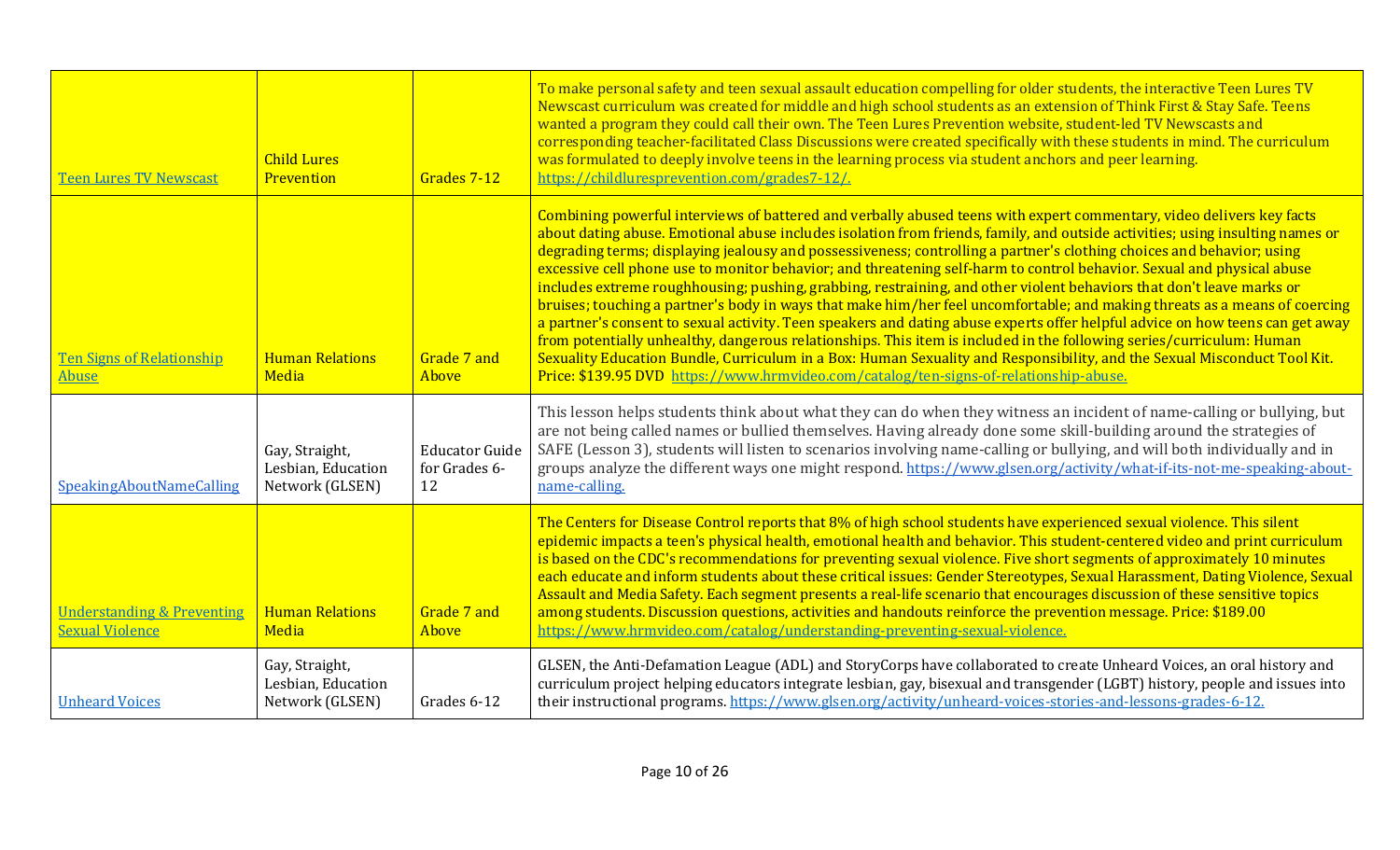| <b>Violence Against</b><br><b>Women:Beyond the</b><br><b>Statistics</b>                                                                                                                                                         | <b>Human Relations</b><br>Media                                   | Grade 8 and<br>Above                | Through interviews with female victims as well as their assailants, psychologists, legal experts, and domestic violence<br>experts, the video provides a clear picture of the causes of abuse and violence against women, as well as steps that may be<br>taken to reduce and prevent these crimes. https://www.hrmvideo.com/catalog/violence-against-women-beyond-the-<br>statistics.                                                                                                                                                                                                                                                                                                                                                                                                                                                                                                                                                                                                                                                                                                                                                                                                                                                                                                                                                                                                                                                                                                    |
|---------------------------------------------------------------------------------------------------------------------------------------------------------------------------------------------------------------------------------|-------------------------------------------------------------------|-------------------------------------|-------------------------------------------------------------------------------------------------------------------------------------------------------------------------------------------------------------------------------------------------------------------------------------------------------------------------------------------------------------------------------------------------------------------------------------------------------------------------------------------------------------------------------------------------------------------------------------------------------------------------------------------------------------------------------------------------------------------------------------------------------------------------------------------------------------------------------------------------------------------------------------------------------------------------------------------------------------------------------------------------------------------------------------------------------------------------------------------------------------------------------------------------------------------------------------------------------------------------------------------------------------------------------------------------------------------------------------------------------------------------------------------------------------------------------------------------------------------------------------------|
| We Choose All of Us                                                                                                                                                                                                             | <b>Idaho Coalition</b><br>Against Sexual and<br>Domestic Violence | Middle School<br>and High<br>School | We Choose All of Us is a middle school and high school campaign to inspire transformative culture shifts. We choose a world<br>where everyone is valued, where everyone is safe(r), and where everyone can thrive. We Choose All of Us believes in our<br>collective humanity and our deep connections to all living things. Together, we can end gender violence - relationship abuse<br>and sexual assault - and all forms of domination and violence. Our choice to love has power and the choice to transform our<br>communities begins with you. We Choose All of Us campaign is inspired by the power of graphic novels to change the societal<br>conditions that allows violence in all its forms to occur - the many ways we devalue and "other" human beings based on<br>social identities of gender, race, ability, and more; our disconnection from ourselves and each other; and our need to heal<br>intergenerational trauma. Graphic novels are a way to share narratives about our past and future generations, stories that<br>reflect our true authentic selves throughout time and space. We Choose All of Us incorporates seven themes that reflect our<br>interdependence as human beings and the belief that together we can end gender violence—abuse and sexual assault—and<br>all forms of domination and violence and features the illustrations of teen artist Tai Boutviseth. https://idvsa.org/national-<br>teen-dating-violence-awareness-prevention-month/. |
| Gender Violence, Gender<br>Justice: An Interdisciplinary<br><b>Teaching Guide for Teachers</b><br>of English, Literature, Social<br>Studies, Psychology, Health,<br><b>Peer Counseling, and Family</b><br>and Consumer Sciences | Nan Stein and<br><b>Dominic Cappello</b>                          | Grades 7-12                         | The purpose of this teaching guide developed in 1999 is to explore power, inequities, and violence in relationships as well as<br>friendship, interventions, justice, and courage in relationships. The large subject of gender violence, which includes hazing,<br>sexual harassment, and sexual assault, can be deepened, reinforced and strengthened by connections to and infusion into<br>social studies and humanities courses. Classroom discussions on these topics can be extended beyond a particular lesson<br>through literature, writing assignments, case studies, mock trials, and research assignments. The unique feature of this<br>teaching guide is that it is literature- and history-based. Going beyond discussions of negative interpersonal interactions, the<br>teaching guide makes use of selections from literature and history to include lessons on the themes of friendship, mutuality,<br>affection, courage, and loyalty - some of the qualities that we hope will replace violence and coercion in interpersonal<br>relationships. It is one thing to find books and historical incidents that highlight violence; it is quite another to find literary<br>sources and historical incidents that bring out the positive and allow us to imagine relationships without violence and<br>coercion. https://www.amazon.com/Gender-Violence-Justice-Interdisciplinary-Literature/dp/0964192136. Price: \$5.97.                                              |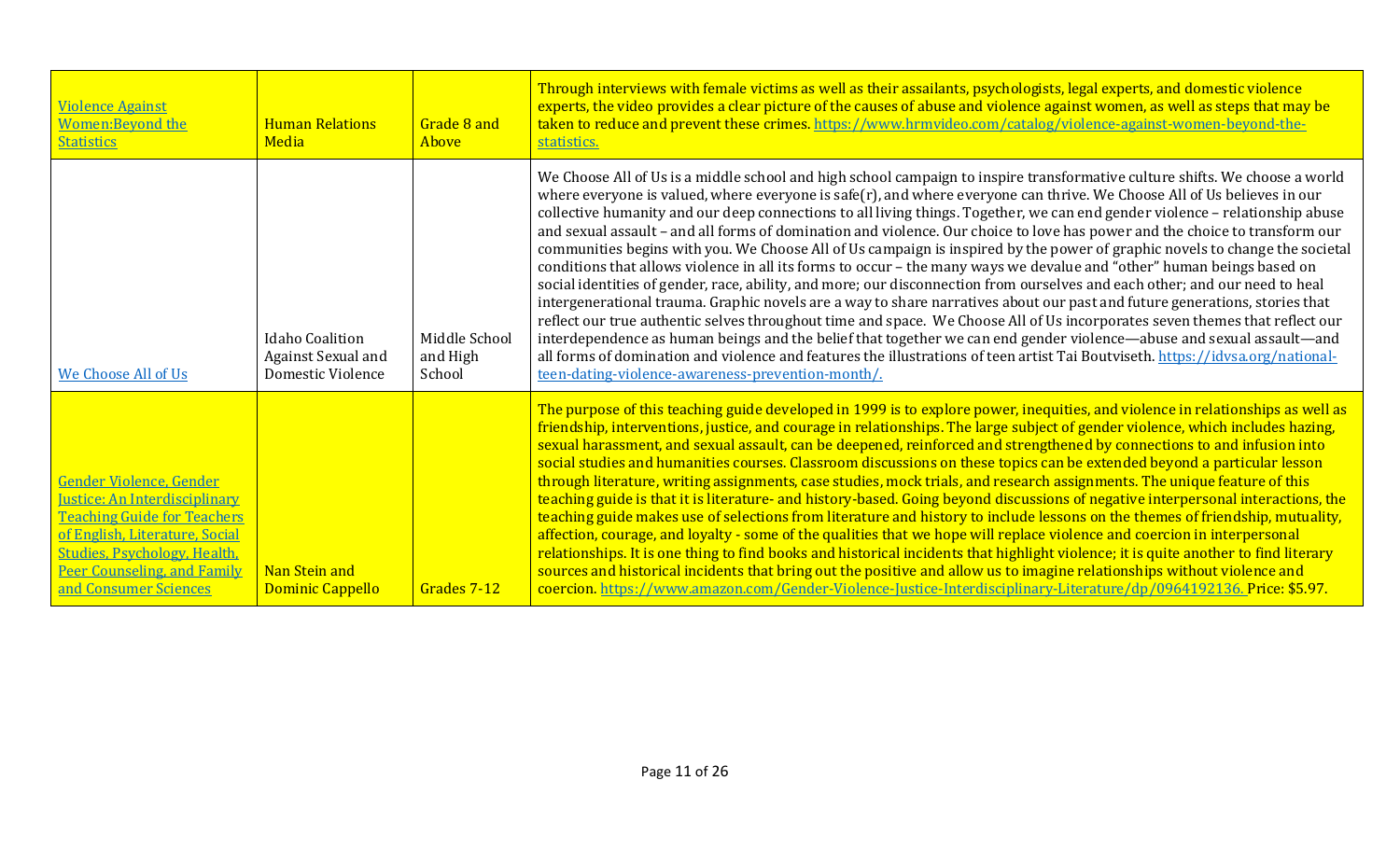|                                                  |                               |             | Our fervent conviction is that no child should be bought or sold. At My Life My Choice, it is our daily fight. Our holistic, battle-<br>tested approach is grounded in survivor experiences of those who have lived the ugly realities of exploitation and come back<br>fierce, wise, and strong. We serve as a model for communities across the country set on changing not only lives, but the<br>structural inequities that give rise to trafficking and sexual exploitation. We understand that violence to one girl is a threat to<br>us all. Her story is our story; her strength, her resolve, and ultimately her resilience fuels a better future for us all. Our<br>holistic, battle-tested approach is grounded in the experiences of girls, boys, trans- and non-binary youth who have survived<br>the ugly realities of sexual exploitation. They've done more than survive. They've come back with newfound wisdom and<br>strength. |
|--------------------------------------------------|-------------------------------|-------------|--------------------------------------------------------------------------------------------------------------------------------------------------------------------------------------------------------------------------------------------------------------------------------------------------------------------------------------------------------------------------------------------------------------------------------------------------------------------------------------------------------------------------------------------------------------------------------------------------------------------------------------------------------------------------------------------------------------------------------------------------------------------------------------------------------------------------------------------------------------------------------------------------------------------------------------------------|
| My Life My Choice                                |                               | Girls 12-18 | My Life My Choice is building a strong network of responsive and well-trained providers in communities across the country.<br>We've developed training programs to make the maximum impact in the most cost-effective manner. The difference between<br>trained and untrained providers is tangible. We have trained more than 18,000 providers, law enforcement and allies to date.                                                                                                                                                                                                                                                                                                                                                                                                                                                                                                                                                             |
|                                                  |                               |             | Our expert staff are available for consultation in all our programs. Through more than 17 years of on-the-ground, pioneering<br>experience, we have learned a number of valuable lessons that have emerged as best practices - for a onetime consultation or<br>a full program replication, we can help.                                                                                                                                                                                                                                                                                                                                                                                                                                                                                                                                                                                                                                         |
|                                                  |                               |             | My Life My Choice offers introductory and advanced workshops about the sex industry and its devastating impact on lives<br>and societies. Our goal is to increase victim identification and improve provider response to exploited youth. Law<br>enforcement officers, child protective services workers, school personnel and medical providers are some of the<br>professionals we've trained.                                                                                                                                                                                                                                                                                                                                                                                                                                                                                                                                                 |
| <b>Empowering Youth.</b><br>Ending Exploitation. | Justice Resource<br>Institute | years old   | https://www.mylifemychoice.org/training-advocacy; www.fightingexploitation.org.                                                                                                                                                                                                                                                                                                                                                                                                                                                                                                                                                                                                                                                                                                                                                                                                                                                                  |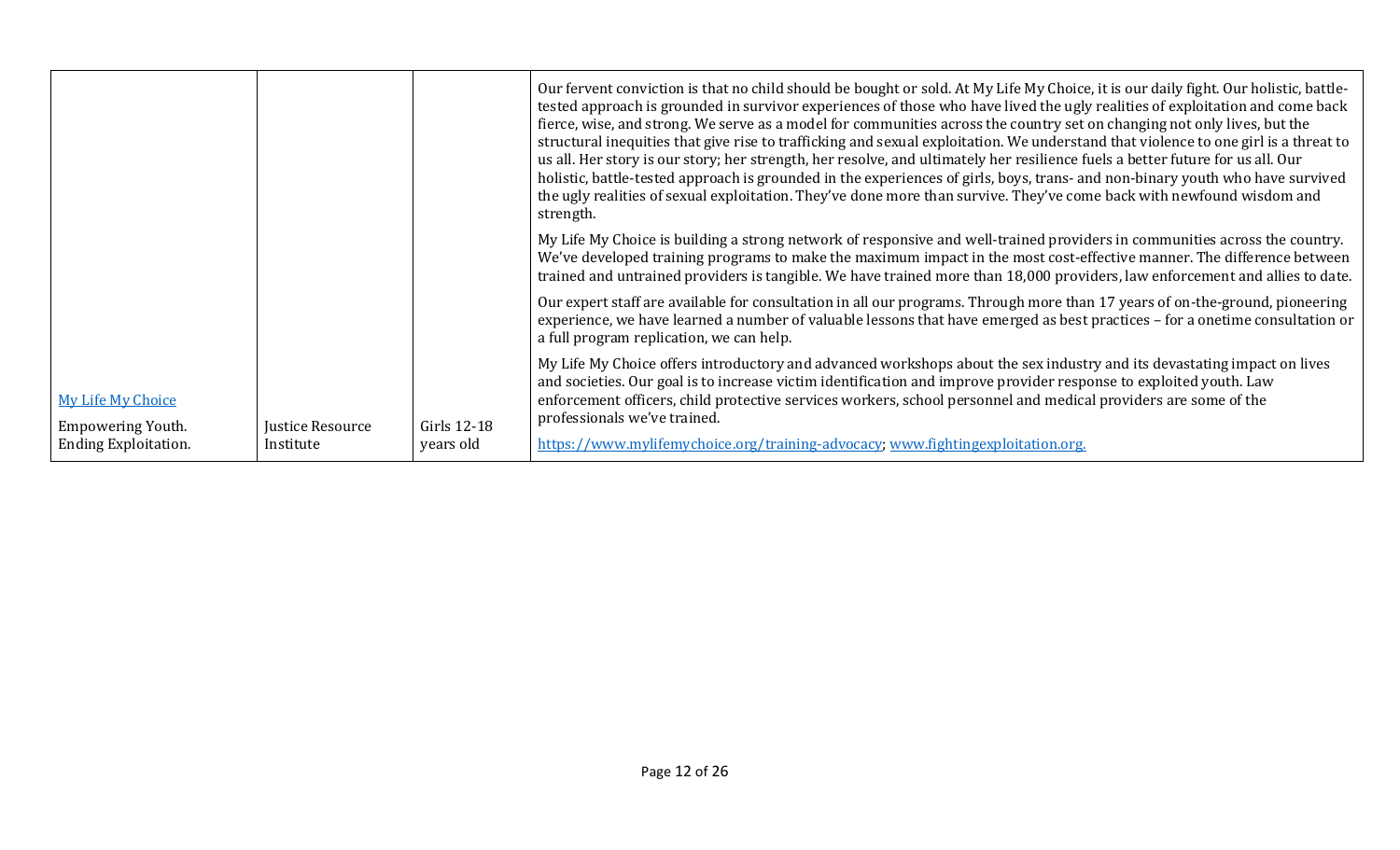| <b>HIGH SCHOOL: GRADES 9-12</b>                                                     |                                 |                      |                                                                                                                                                                                                                                                                                                                                                                                                                                                                                                                                                                                                                                                                                                                                                                                                                                                                                                                                                                                                                                                                                                                 |
|-------------------------------------------------------------------------------------|---------------------------------|----------------------|-----------------------------------------------------------------------------------------------------------------------------------------------------------------------------------------------------------------------------------------------------------------------------------------------------------------------------------------------------------------------------------------------------------------------------------------------------------------------------------------------------------------------------------------------------------------------------------------------------------------------------------------------------------------------------------------------------------------------------------------------------------------------------------------------------------------------------------------------------------------------------------------------------------------------------------------------------------------------------------------------------------------------------------------------------------------------------------------------------------------|
| <b>Asterisk</b>                                                                     | <b>One Love Foundation</b>      | Grade 9 and<br>Above | Phrases like "I love you" or "I'm sorry" can be used in an unhealthy relationship as a way to manipulate the things you do, say<br>or think. In healthy relationships these phrases aren't used with ulterior motives. If you find you're in a relationship with<br>someone who uses these phrases as a way to control and manipulate you, know that #thatsnotlove. This workshop consists<br>of a short video(s) followed by a guided discussion that further explores the differences between healthy and unhealthy<br>relationships using examples from the video(s). Each of these workshops can be held in a flexible time period (30 minutes -<br>90 minutes). https://www.joinonelove.org/act/asterisk/.                                                                                                                                                                                                                                                                                                                                                                                                 |
| <b>Because I Love You</b>                                                           | One Love Foundation             | Grade 9 and<br>Above | "Because I Love You" is such a simple phrase that can take on a different meaning in an unhealthy relationship; escalating<br>from a statement of care to one of control. In a violent or abusive relationship, control statements like "Because I Love You"<br>are often used in a pattern of put-downs or mind games that are meant to gain power over you, leave you feeling fearful or<br>like everything's your fault. This workshop consists of a short video(s) followed by a guided discussion that further explores<br>the differences between healthy and unhealthy relationships using examples from the video(s). Each of these workshops can<br>be held in a flexible time period (30 min. - 90 min.). https://www.joinonelove.org/act/because-i-love-you/.                                                                                                                                                                                                                                                                                                                                        |
| <b>Behind the Post</b>                                                              | One Love Foundation             | Grade 9 and<br>Above | Billions of photos are posted to social media every day, but you can't always see the big picture through the small ones,<br>especially when it comes to unhealthy relationships. Social media can skew our view of the relationships around us and, in<br>some cases, influence our decisions to stay in unhealthy ones. Explore all 10 signs of an unhealthy relationship and the<br>explore the influence social media has on our relationships through watching the short film "Behind the Post" and then<br>participating a guided discussion with participants. This workshop consists of a short video(s) followed by a guided<br>discussion that further explores the differences between healthy and unhealthy relationships using examples from the<br>video(s). Each of these workshops can be held in a flexible time period (30 minutes - 90 minutes).<br>https://www.joinonelove.org/act/behind-the-post/.                                                                                                                                                                                        |
| <b>Bystander Intervention:</b><br><b>Putting a Stop to Sexual</b><br><u>Assault</u> | <b>Human Relations</b><br>Media | Grade 9 and<br>Above | This program carefully explains the basics and principles of bystander intervention, a strategy that has proven effective in the<br>reduction of sexual assault. The video begins by dramatizing the infamous Kitty Genovese case where many observers did not<br>step in to prevent an assault in Kew Gardens, Queens, New York. This behavior came to be called the Bystander Effect.<br>Bystander intervention, as explained in the video, is a powerful tool that arms bystanders with techniques to counter the<br>bystander effect by getting witnesses to stop violent acts or sexual assaults by using their brains. Using dramatizations of<br>sexual assault situations viewers are taught three ways to disrupt a sexual assault: intervene directly, create a distraction, or<br>call for help from others nearby. Real teens who have successfully intervened in attempted sexual assaults describe how they<br>followed the principles and foiled an attempted sexual assault. https://www.hrmvideo.com/catalog/bystander-intervention-<br>putting-a-stop-to-sexual-assault. Price: \$149.95 DVD. |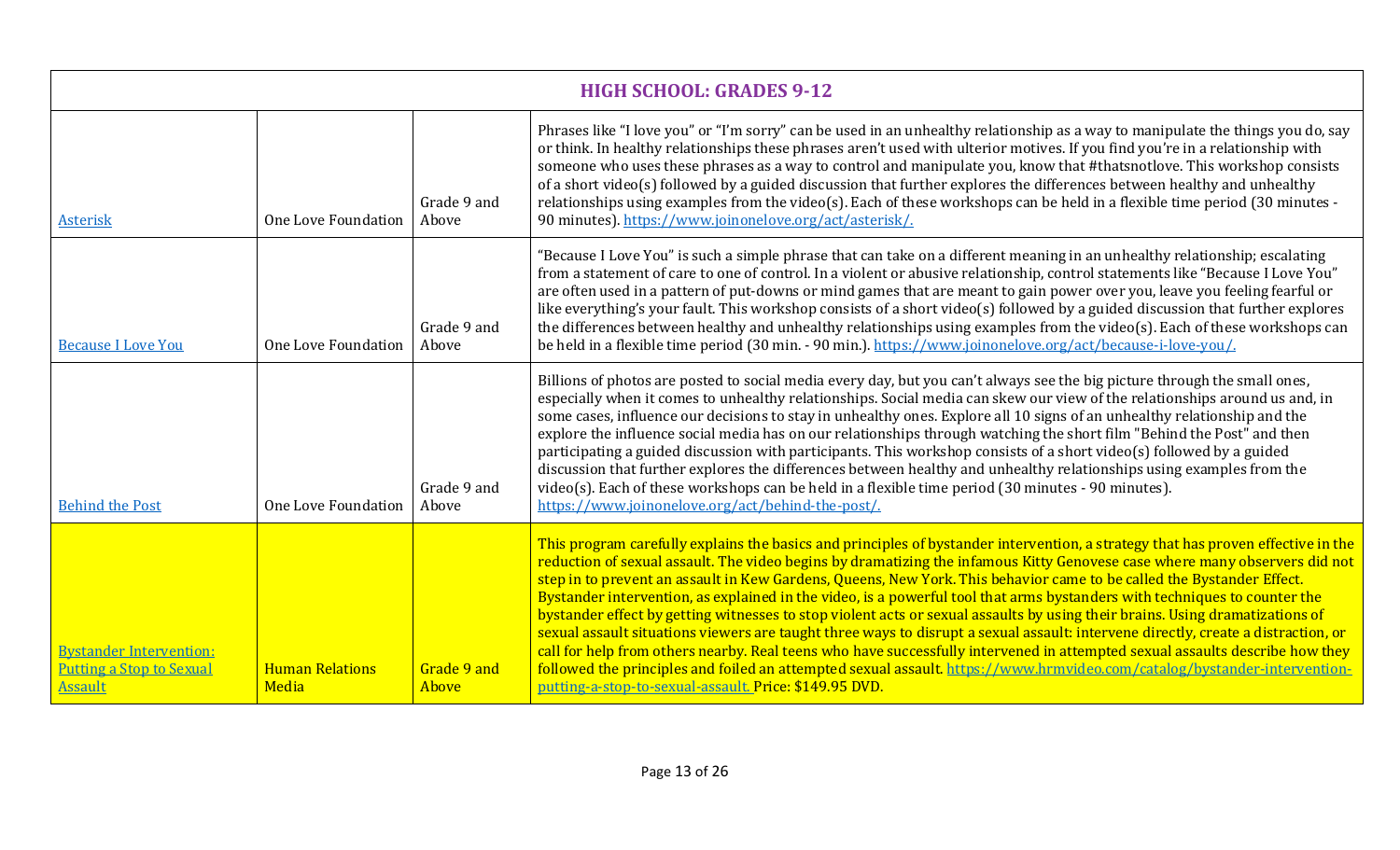| <b>Dealing with Teen Dating</b><br><b>Abuse: Crossing the Line</b>                                                        | <b>Human Relations</b><br>Media     | Grade 9 and<br>Above | Crossing the Line is a vital tool for combating teen dating violence and abuse. In a nationwide survey by the Centers for<br>Disease Control, 10% of high school students reported being physically abused by a boyfriend or girlfriend. An effective<br>program to combat teen dating abuse is an essential part of any high school health and guidance curriculum. This is the story<br>of Megan - a happy, athletic, "A" student who wants desperately to be in a relationship and have a boyfriend. She connects<br>with Matt, who seems at first to be her soul mate. As their relationship evolves, Matt monopolizes more and more of Megan's<br>time. He isolates her from her friends and activities, abuses her verbally and eventually becomes physically violent. The<br>program tells Megan's story in dramatic vignettes that are grounded in the latest research on teen dating abuse. Your<br>students will relate to Megan, Matt and their peers as they bring the causes and consequences of teen dating abuse to life.<br>https://www.hrmvideo.com/catalog/dealing-with-teen-dating-abuse-crossing-the-line, Price: \$139.95 DVD. |
|---------------------------------------------------------------------------------------------------------------------------|-------------------------------------|----------------------|-----------------------------------------------------------------------------------------------------------------------------------------------------------------------------------------------------------------------------------------------------------------------------------------------------------------------------------------------------------------------------------------------------------------------------------------------------------------------------------------------------------------------------------------------------------------------------------------------------------------------------------------------------------------------------------------------------------------------------------------------------------------------------------------------------------------------------------------------------------------------------------------------------------------------------------------------------------------------------------------------------------------------------------------------------------------------------------------------------------------------------------------------------|
|                                                                                                                           |                                     |                      | Part 1: Defines terminology including sexual assault, sexual violence, rape culture, and consent. Identifies who is able or<br>unable to give consent under the law. Provides statistics for who is at the greatest risk for sexual assault, who is likely to be a<br>perpetrator of sexual assault, and which groups of people under report sexual assault. Sexual assault survivors discuss their<br>personal experiences to help viewers understand the issues.                                                                                                                                                                                                                                                                                                                                                                                                                                                                                                                                                                                                                                                                                  |
|                                                                                                                           |                                     |                      | Part 2: This section presents response options for sexual assault survivors including medical intervention, forensic exams,<br>filing a police report, prosecuting a perpetrator, seeking counseling and other services, victim's rights and reporting under<br>Title IX, and victim's rights as a minor. Also examines the best methods of supporting a friend or relative who has<br>experienced sexual assault and how to help them after an assault.                                                                                                                                                                                                                                                                                                                                                                                                                                                                                                                                                                                                                                                                                            |
| <b>Defining Sexual Assault</b>                                                                                            | <b>Human Relations</b><br>Media     | Grade 9 and<br>Above | Part 3: This section examines important methods for reducing the risk of sexual assault and explains that sexual assault can<br>never be 100% preventable. Experts explain methods of risk reduction including going out in numbers, staying together, and<br>keeping tabs on friends. Program guides students through a step-by-step explanation of safe bystander intervention<br>techniques to demonstrate how bystanders can work together to safely intervene before, during, or after an assault occurs.<br>https://www.hrmvideo.com/catalog/defining-sexual-assault Price: \$179.95                                                                                                                                                                                                                                                                                                                                                                                                                                                                                                                                                          |
| <b>Escalation Workshop</b>                                                                                                | One Love Foundation                 | Grade 9 and<br>Above | The Escalation Workshop is a 90-minute film-based discussion that opens people's eyes to the warning signs of relationship<br>abuse. The workshop consists of an award-winning film, Escalation, followed by a guided discussion led by a trained<br>facilitator.https://www.joinonelove.org/act/escalation-workshop/.                                                                                                                                                                                                                                                                                                                                                                                                                                                                                                                                                                                                                                                                                                                                                                                                                              |
| <b>Ugly Ducklings: A National</b><br><b>Campaign to Reduce</b><br><b>Bullying and Harassment of</b><br><b>LGBTQ Youth</b> | <b>Hardy Girls Healthy</b><br>Women | Grade 9 and<br>Above | The Ugly Duckling Campaign is the result of a partnership between award-winning playwright, Carolyn Gage and Hardy Girls<br>Healthy Women. The Community Action Kit is designed to educate and inspire people to take action against the bullying of<br>lesbian, gay, bisexual, transgender and questioning (LGBTQ) youth. Scenes from the rehearsal and play are included the DVD<br>along with interviews with 14 female actors, parents and local experts on gender issues.<br>https://preventipy.org/materials/ugly-ducklings-national-campaign-reduce-bullying-and-harrassment-lgbtq-youth.                                                                                                                                                                                                                                                                                                                                                                                                                                                                                                                                                    |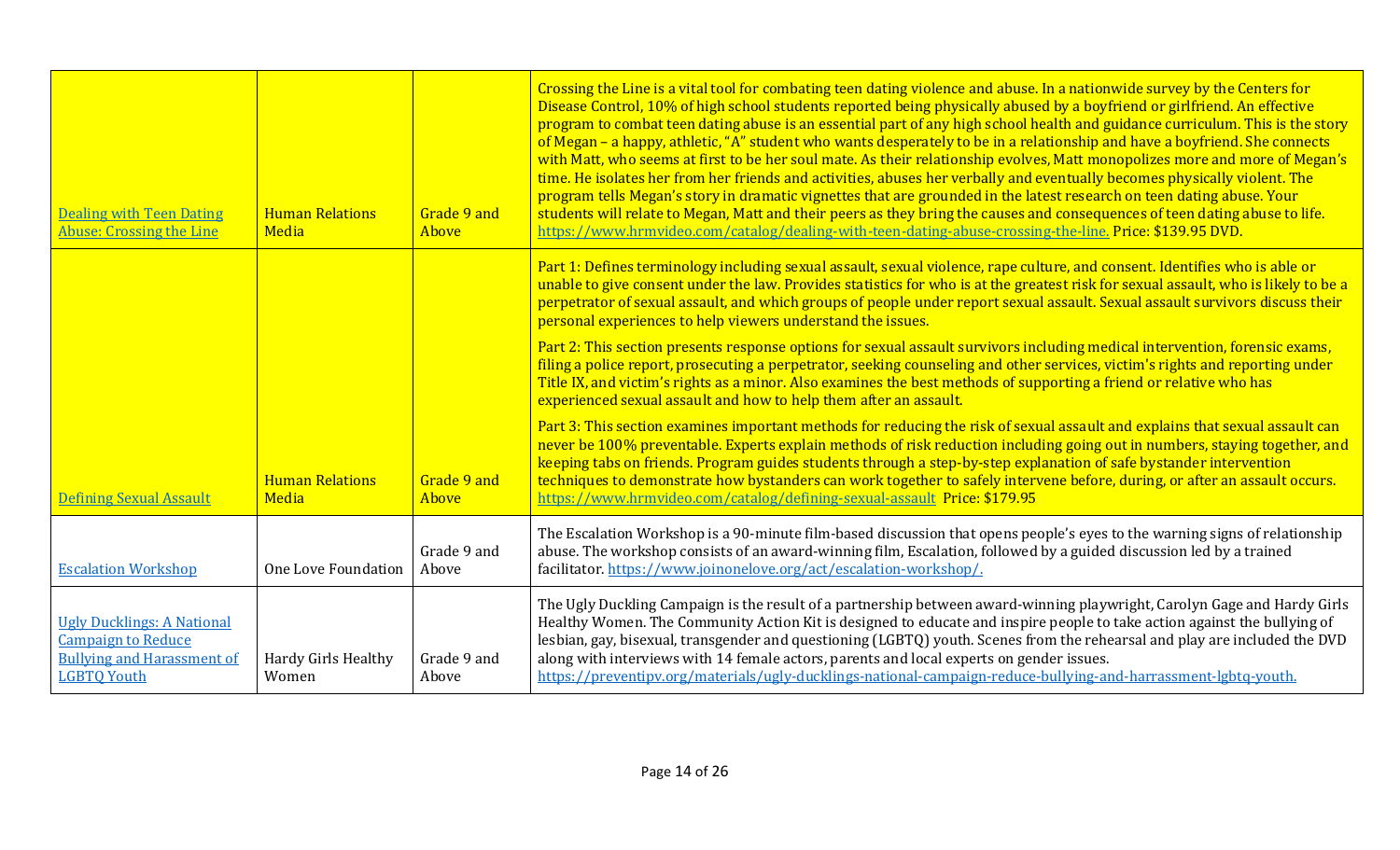|                               |                                               | Be Strong is an asset-based health promotion & violence prevention curriculum empowering young women ages 13-19. Each<br>module guides Be Strong participants to develop their own positive, unique voices.                                                                                                                                                                                                                                                                                                                                                                                                                       |
|-------------------------------|-----------------------------------------------|-----------------------------------------------------------------------------------------------------------------------------------------------------------------------------------------------------------------------------------------------------------------------------------------------------------------------------------------------------------------------------------------------------------------------------------------------------------------------------------------------------------------------------------------------------------------------------------------------------------------------------------|
|                               |                                               | The Individual Module is about developing each young woman's individual strengths and helping her conceive healthy views<br>of what it means to be a woman in her own mind, body, and spirit.                                                                                                                                                                                                                                                                                                                                                                                                                                     |
|                               |                                               | The Relationships Module challenges young women to incorporate strong communication skills, recognize relationship<br>dynamics, and identify the key elements of healthy relationships.                                                                                                                                                                                                                                                                                                                                                                                                                                           |
|                               |                                               | The Community Module helps young women understand the importance of community – both as a physical place and a locus<br>of collective being - to identify their sense of belonging to, responsibility toward, and influence upon the world around them.                                                                                                                                                                                                                                                                                                                                                                           |
| <b>Peace Over Violence</b>    | <b>Girls &amp; Women</b><br><b>Ages 13-19</b> | The Society Module looks at the historical status and achievements of women, explores how patriarchy and sexism continue<br>to operate via media representations, and finally identifies potential opportunities and challenges as young women plan for<br>their future. https://www.peaceoverviolence.org/curricula.                                                                                                                                                                                                                                                                                                             |
| Jewish Women<br>International | <b>Teen Boys</b>                              | "Boy to Mentsch" is an initiative empowering the Orthodox Jewish community to embrace the Torah and Jewish values that<br>can help Orthodox boys become true mentschen (good people). The project emphasizes healthy masculinity and guides<br>parents and boys to raise and become complete people who express themselves, care about others and thrive as good<br>husbands, friends and members of the community. https://www.jwi.org/teens/.                                                                                                                                                                                   |
| <b>Athletes As Leader</b>     | <b>High School</b>                            | Athletes As Leaders <sup>™</sup> (originally Student Leaders & Athletic Youth) is a program for high school athletes on girls' sports<br>teams. The program aims to empower female-identified youth to take an active role in promoting healthy relationships and<br>ending sexual violence. Athletes are encouraged to be leaders in changing social norms at the school to a culture of safety and<br>respect.https://www.athletesasleaders.org/.                                                                                                                                                                               |
|                               |                                               | Athletic coaches play an extremely influential and unique role in the lives of young men. Because of these relationships,<br>coaches are poised to positively influence how young men think and behave, both on and off the field. Coaching Boys Into<br>Men (CBIM) is the only evidence-based prevention program that trains and motivates high school coaches to teach their<br>young male athletes healthy relationship skills and that violence never equals strength. http://www.coachescorner.org/                                                                                                                          |
| <b>Futures Without</b>        |                                               | According to a recent article published in JAMA Pediatrics, there is breakthrough evidence that young male student-athletes<br>in middle school ages 11-14 who complete this program are significantly less likely to engage in adolescent relationship<br>abuse. View the article conducted by researchers from the University of Pittsburgh Medical Center by copying the following<br>link. https://jamanetwork.com/journals/jamapediatrics/fullarticle/2758662?guestAccessKey=faa5bcb8-5d06-473f-9aa3-<br>a3ee3d8e5b&utm source=For The Media&utm medium=referral&utm campaign=ftm links&utm content=tfl&utm term=0<br>11320. |
|                               | Violence                                      | <b>High School</b>                                                                                                                                                                                                                                                                                                                                                                                                                                                                                                                                                                                                                |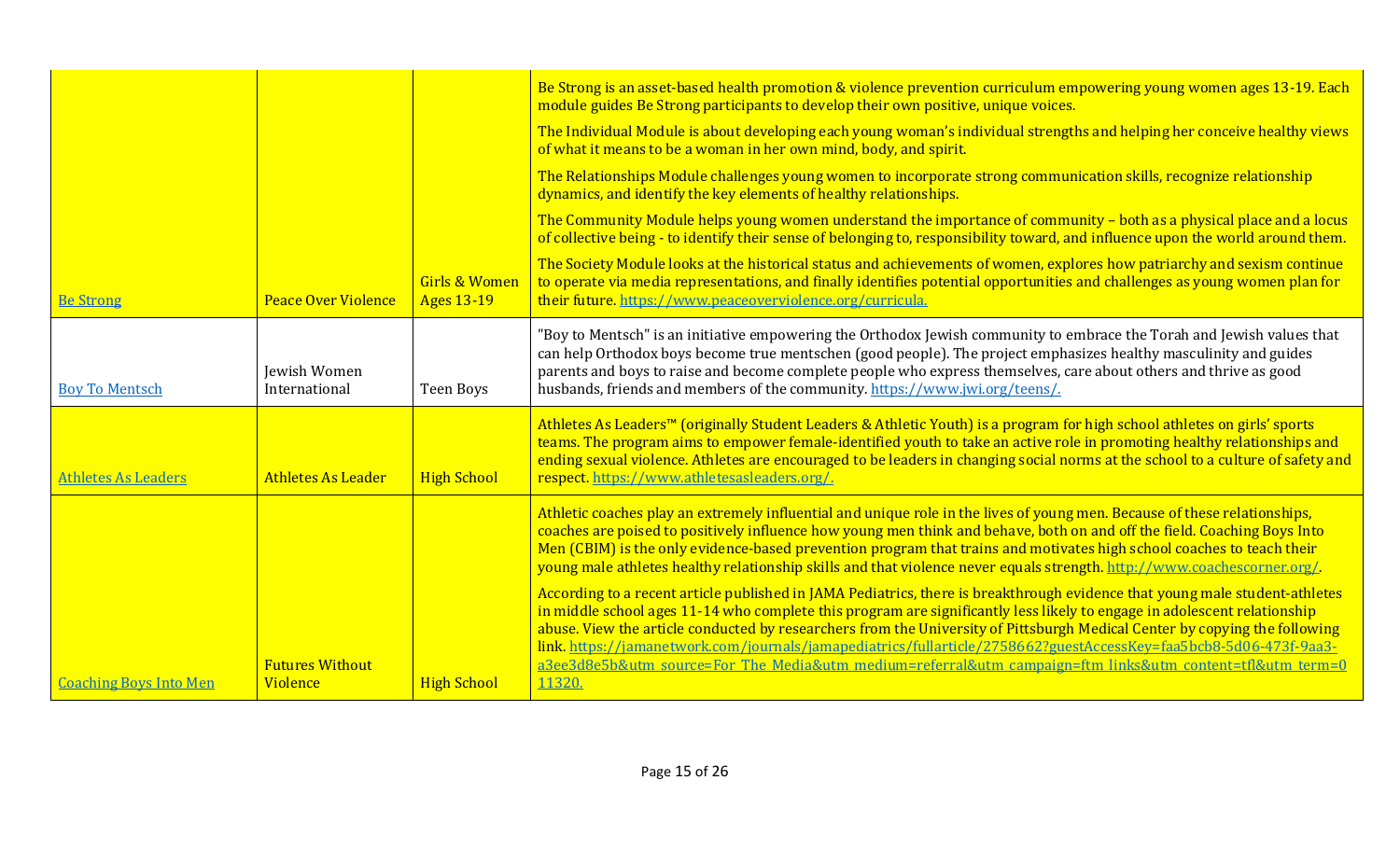| This book helps young men break the cycle of self-destructive and interpersonal violence. The 10-session curriculum<br>addresses a wide variety of personal, interpersonal and social issues that young men face, offering them understanding,<br>support, problem-solving skills, and tools for building healthy relationships. This series is part of the larger, 26-session<br><b>Young Men's Work: Stopping</b><br><b>Violence and Building</b><br>curriculum. Order from the publisher, Hazelden. http://paulkivel.com/books/young-mens-work-stopping-violence-and-<br>Allan Creighton &<br>Young Men<br>Community<br>Ages 14-19<br>Paul Kivel<br>building-community/.<br>The "Good Guys" program explores issues of power and control, gender, self-esteem, masculinity and relationships, helping<br>boys understand what it means to "be a man" in Judaism, and to articulate the kind of man they want to be. By teaching boys                                                                                                                                                                                                                                                                                                                                                                                                                                                                                                                                                                                                                                                                         |  |
|-----------------------------------------------------------------------------------------------------------------------------------------------------------------------------------------------------------------------------------------------------------------------------------------------------------------------------------------------------------------------------------------------------------------------------------------------------------------------------------------------------------------------------------------------------------------------------------------------------------------------------------------------------------------------------------------------------------------------------------------------------------------------------------------------------------------------------------------------------------------------------------------------------------------------------------------------------------------------------------------------------------------------------------------------------------------------------------------------------------------------------------------------------------------------------------------------------------------------------------------------------------------------------------------------------------------------------------------------------------------------------------------------------------------------------------------------------------------------------------------------------------------------------------------------------------------------------------------------------------------|--|
|                                                                                                                                                                                                                                                                                                                                                                                                                                                                                                                                                                                                                                                                                                                                                                                                                                                                                                                                                                                                                                                                                                                                                                                                                                                                                                                                                                                                                                                                                                                                                                                                                 |  |
| about the role they play in creating healthy relationships, while recognizing the pressures they face in being a 'strong' male,<br><b>IWI Good Guys: Partnership</b><br><b>Jewish Women</b><br>we can help equip them with the skills to make healthy relationship choices. https://www.jwi.org/teens/.<br>and Positive Masculinity<br>International<br>Teen Boys                                                                                                                                                                                                                                                                                                                                                                                                                                                                                                                                                                                                                                                                                                                                                                                                                                                                                                                                                                                                                                                                                                                                                                                                                                               |  |
| While not all adolescent girls are participating in intimate relationships, they are continuously receiving subtle and explicit<br>messages from friends, family, the media and pop culture about what it means to be 'in a relationship.' "Strong Girls" is a<br>structured curriculum provides a safe place for teen girls to talk about dating and friendships, their insecurities and the<br><b>IWI Strong Girls:</b><br>Friendships, Relationships,<br>pressures they face, all within a Jewish context. Available as a three-hour curriculum and a more in-depth six-hour version.<br>Jewish Women<br>and Self-Esteem<br>Teen Girls<br>https://www.jwi.org/teens/.<br>International                                                                                                                                                                                                                                                                                                                                                                                                                                                                                                                                                                                                                                                                                                                                                                                                                                                                                                                       |  |
| "Ladies & Gentlemen" workshop provides an opportunity to examine how gender norms and expectations play a role in<br><b>Ladies and Gentlemen:</b><br>our lives and relationships. Participants think critically about the messages and pressures around gender and the impact<br><b>Gender, Power and</b><br>Jewish Women<br><b>High School</b><br>Relationships<br>on dating and relationships. https://www.jwi.org/teens/.<br>College<br>International                                                                                                                                                                                                                                                                                                                                                                                                                                                                                                                                                                                                                                                                                                                                                                                                                                                                                                                                                                                                                                                                                                                                                        |  |
| The evidence-informed & asset-based, Youth Over Violence Leadership Institute prepares youth to make powerful social<br>change in their communities. Their yearlong program starts in the summer with a five-week Leadership Institute that is<br>aimed at empowering local youth between the ages of 13-18 by educating them on healthy relationships and promoting<br>awareness of teen dating violence. Students are selected to participate in the program based on their interest in making<br>powerful social change in their communities through awareness, advocacy, and policy change. The first three weeks of<br>the institute are dedicated to the In Touch With Teens (ITWT) curriculum, which seeks to help young people think<br>critically about healthy relationships and dating violence. They are challenged to consider the media they consume and<br>to be advocates and leaders in their communities. During the last two weeks of the Institute, participants have the<br>opportunity to work on creative projects (internships) which can subsequently be used as advocacy tools in their<br>schools and communities. Each internship track is led by community experts and prevention staff members who are<br>familiar with the skills needed to create a quality product. After the summer, youth continue to engage with POV by<br>attending monthly in-services and planning activities and events at their respective schools.<br>https://www.peaceoverviolence.org/youth-over-violence.<br><b>Youth Over Violence Project</b><br><b>Peace Over Violence</b><br><b>Ages 13-18</b> |  |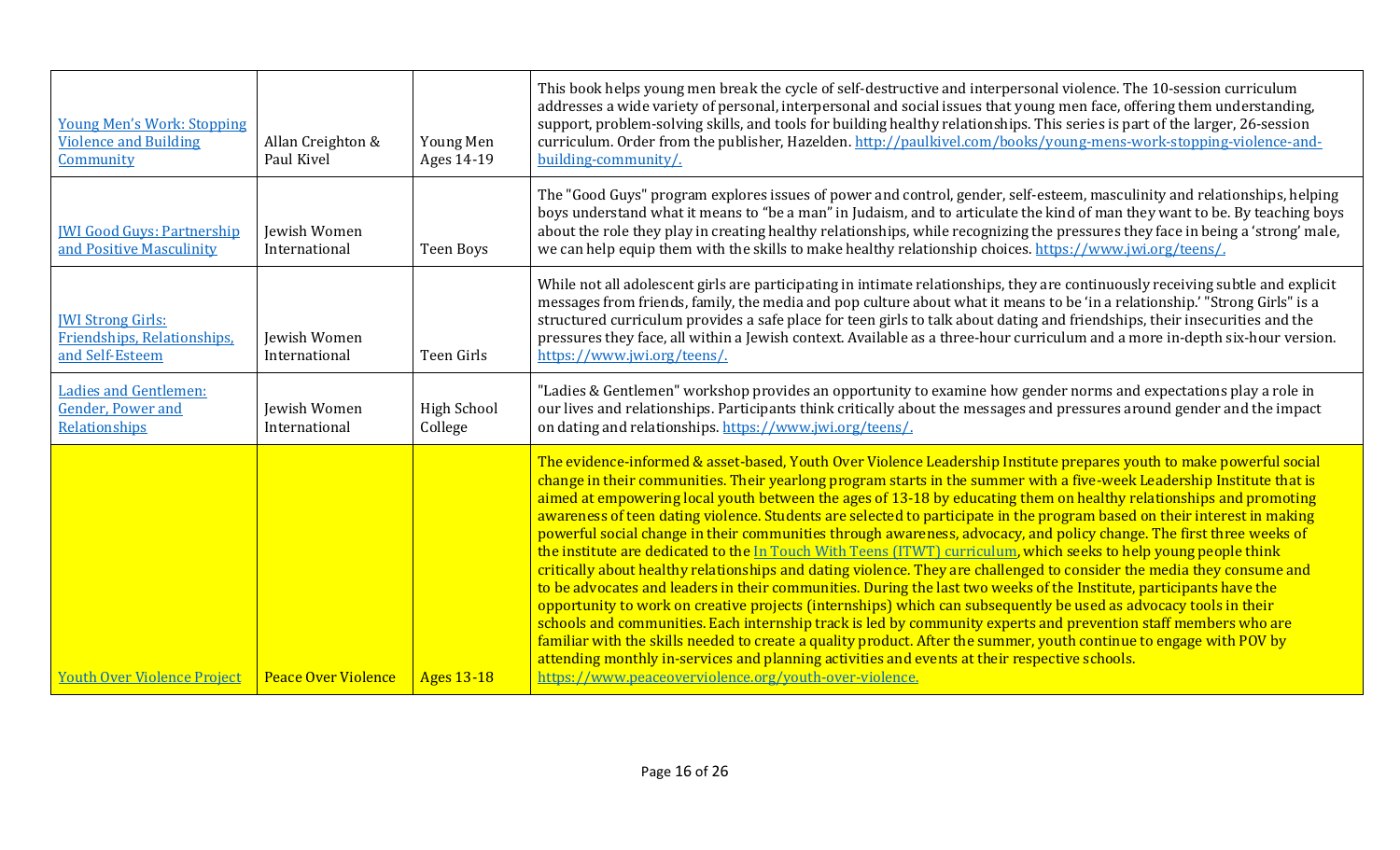| <b>Mentors in Violence</b><br><b>Prevention (MVP)</b>                                                                  | <b>Jackson Katz</b>                                                          | High school,<br>college, the<br>military and<br>public &<br>private<br>community<br>organizations | Mentors in Violence Prevention (MVP) is one of the original gender violence, sexual harassment, and bullying prevention<br>programs. It was first developed as a sports culture initiative in 1993 by Dr. Jackson Katz and his colleagues at Northeastern<br>University's Center for the Study of Sport in Society. The program was later expanded to include students and professionals<br>in college, high school, the military, and a variety of organizations in the public and private sectors.<br>MVP Strategies is the flagship organization which provides training to organizations including the US Military, colleges, high<br>schools and professional sports leagues. Other branches and initiatives of MVP include MVP National, Sport in Society, Center<br>for Violence Prevention at the University of Northern Iowa, and Griffith University in Brisbane. Instructional playbooks and<br>Trainer's Guides are available for purchase on their website: http://www.mypstrat.com/. |
|------------------------------------------------------------------------------------------------------------------------|------------------------------------------------------------------------------|---------------------------------------------------------------------------------------------------|----------------------------------------------------------------------------------------------------------------------------------------------------------------------------------------------------------------------------------------------------------------------------------------------------------------------------------------------------------------------------------------------------------------------------------------------------------------------------------------------------------------------------------------------------------------------------------------------------------------------------------------------------------------------------------------------------------------------------------------------------------------------------------------------------------------------------------------------------------------------------------------------------------------------------------------------------------------------------------------------------|
|                                                                                                                        |                                                                              |                                                                                                   | This curriculum is targeting students in grades 9-12. It includes 4 lessons (45 minutes each) and covers: What Is Dating<br>Abuse? The Pattern of Abuse in Dating Relationships; Digital Abuse in Dating Relationships; and Ending Teen Dating Abuse.<br>Background information for the classroom teacher is included for the highly interactive student activities. These activities<br>include student handouts and homework assignments plus a bibliography and resources.                                                                                                                                                                                                                                                                                                                                                                                                                                                                                                                      |
|                                                                                                                        |                                                                              |                                                                                                   | High School:<br>https://healthsmartva.org/uploads/rteditor/file/Love%20is%20Not%20Abuse%20High%20School%20TDV%20Curriculu<br>$m\%20(3)$ .pdf                                                                                                                                                                                                                                                                                                                                                                                                                                                                                                                                                                                                                                                                                                                                                                                                                                                       |
|                                                                                                                        | Liz Claiborne Inc.                                                           | Grades 9-12<br>and College                                                                        | College: The free Love Is Not Abuse College Edition curriculum consists of three sections designed as stand-alone units either<br>to be taught consecutively or as one larger course. The first college curriculum of its kind, Love Is Not Abuse educates<br>students about the dangers and warning signs of dating violence, offers lessons specifically on abuse via technology and<br>provides resources where college students can find help on campus.<br>https://pvm.archchicago.org/documents/87254/227317/Love+is+Not+Abuse+Curriculum+-                                                                                                                                                                                                                                                                                                                                                                                                                                                  |
| Love is Not Abuse                                                                                                      | <b>NO MORE</b>                                                               | Editions                                                                                          | ++College+Edition+2011.pdf/6731514f-61b5-40de-a2e2-f469d04fe8cb.                                                                                                                                                                                                                                                                                                                                                                                                                                                                                                                                                                                                                                                                                                                                                                                                                                                                                                                                   |
| Love Labyrinth                                                                                                         | One Love Foundation                                                          | Grade 9 and<br>Above                                                                              | In an abusive relationship, sometimes it can feel like you're trapped with no ability to leave. Even the tiniest of behaviors<br>from your partner can impact your self-esteem, independence and ability to recognize the relationship you deserve. In Love<br>Labyrinth, Seb is both manipulating and gas lighting Aly, which makes it hard for her to understand that she's not at fault.<br>This workshop consists of a short video(s) followed by a guided discussion that further explores the differences between<br>healthy and unhealthy relationships using examples from the video(s). Each of these workshops can be held in a flexible time<br>period (30 minutes - 90 minutes). https://www.joinonelove.org/act/love-labyrinth/.                                                                                                                                                                                                                                                      |
| <b>Teen Dating Violence</b><br><b>Prevention Curriculum and</b><br><b>Workbook for Native</b><br><b>American Girls</b> | The Native American<br>Women's Health<br><b>Education Resource</b><br>Center | <b>High School</b>                                                                                | A "Teen Dating Violence Prevention Curriculum and Workbook for Native American Girls" was developed from presentations<br>and exercises given to the support group. Consisting of a Personal Workbook for each participant and Facilitator's Guide, the<br>newly inaugurated curriculum emphasizes an early prevention framework, seeking to empower youth with information on<br>dating violence to avoid, recognize, and escape abusive situations. At the same time, it also includes exercises to help<br>survivors of abuse deal with their experiences and begin to heal. Topics include qualities of a healthy relationship, setting                                                                                                                                                                                                                                                                                                                                                        |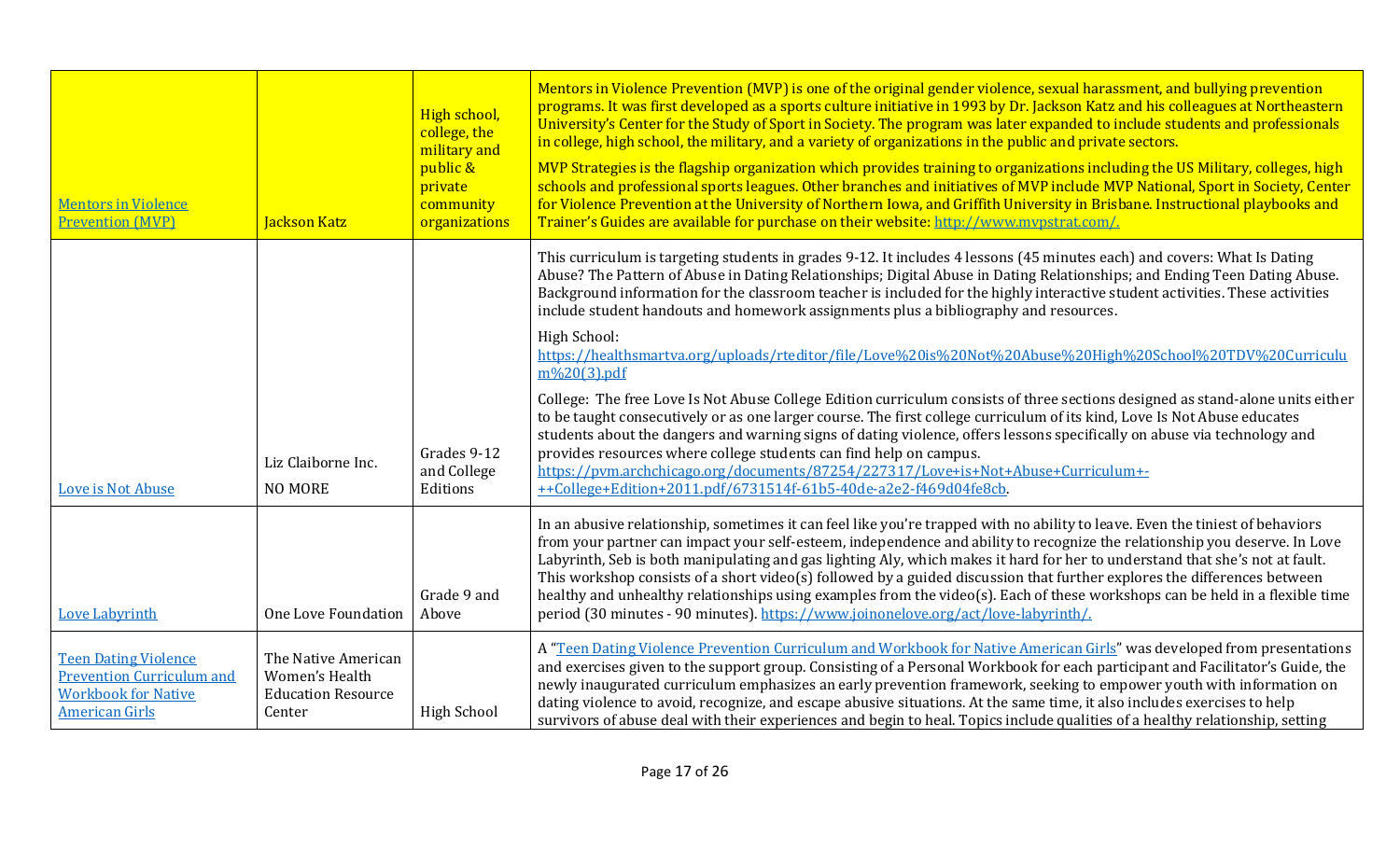| <b>Step Up Curriculum</b><br><b>Building Respectful Family</b><br>Relationships | Lily Anderson, Greg<br>Routt<br>King County Juvenile<br>Court as part of their<br><b>Family Intervention</b><br>& Restorative<br>Services Program in<br>Seattle, Washington | <b>High School</b><br>and their<br>Parents | The Step-Up Curriculum is designed to be used in a group setting with youth and their parent(s) or caretaker(s). The<br>curriculum uses a cognitive behavioral, skills based approach to help teens stop the use of violent and abusive behaviors and<br>learn nonviolent, respectful ways of communicating and resolving conflict with family members. Restorative practice<br>methods are used to help youth understand the impact of their behavior on their families, develop empathy and take<br>responsibility for their hurtful behavior. Restorative dialogue is used between the youth and parent to address the violence<br>and restore family relationships.<br>The curriculum also includes materials for a parent group where parents learn how to respond to violence in the home, get<br>support from other parents and gain new skills for parenting teens that promote respectful relationships.                                                                                                                                                                                                  |
|---------------------------------------------------------------------------------|-----------------------------------------------------------------------------------------------------------------------------------------------------------------------------|--------------------------------------------|--------------------------------------------------------------------------------------------------------------------------------------------------------------------------------------------------------------------------------------------------------------------------------------------------------------------------------------------------------------------------------------------------------------------------------------------------------------------------------------------------------------------------------------------------------------------------------------------------------------------------------------------------------------------------------------------------------------------------------------------------------------------------------------------------------------------------------------------------------------------------------------------------------------------------------------------------------------------------------------------------------------------------------------------------------------------------------------------------------------------|
| <b>That's Not Cool</b>                                                          | <b>Futures Without</b><br>Violence                                                                                                                                          | <b>High School</b>                         | and digital abuse. The initiative's vision is for everyone to experience healthy relationships-online and off. The program's<br>interactive website, tools, and resources support young people as they learn to recognize, avoid, and prevent dating violence<br>in their lives.<br>The program is built on the belief that young people must lead the way in creating change online, in their schools, and in their<br>communities. That's Not Cool works to lift the voices of the most silenced and marginalized communities of young people<br>including (but not limited to - we are always looking to grow!) LGBTQI youth, Native youth, youth living with disabilities, and<br>youth of color. Our work provides youth leaders with the tools, training, and support they need to bring localized violence<br>prevention public education campaigns to their communities. That's Not Cool also provides tools, resources, and technical<br>assistance to adult allies—such as educators and advocates—working with youth leaders or young people experiencing<br>dating violence. https://thatsnotcool.com/ |
|                                                                                 |                                                                                                                                                                             |                                            | Personal Workbook includes journal pages where participants can further contemplate exercises on their own time.<br>Structured by "Rules of Group" such as confidentiality and respect, the presentation format outlined in the curriculum strives<br>to provide participants with a safe environment to process their experiences and voice their feelings, questions, or concerns.<br>That's Not Cool is an award-winning national public education initiative that partners with young people to help raise<br>awareness and bring educational and organizing tools to communities to address dating violence, unhealthy relationships,                                                                                                                                                                                                                                                                                                                                                                                                                                                                         |
|                                                                                 |                                                                                                                                                                             |                                            | The dating violence curriculum is designed to be presented during workshops or classes with a limited amount of time.<br>Material is broken into topic chapters, and the Facilitator's Guide offers suggestions for how to conduct each section. Also, the                                                                                                                                                                                                                                                                                                                                                                                                                                                                                                                                                                                                                                                                                                                                                                                                                                                         |
|                                                                                 |                                                                                                                                                                             |                                            | "The exercises will help young women to identify and have a better understanding of healthy relationships, and to realize<br>that they have rights in a relationship  [that] those rights need to be respected by their partners," says Asetoyer. "That's<br>what this is all about--helping young women gain confidence and build self-esteem. The skills they learn will last them a<br>lifetime."                                                                                                                                                                                                                                                                                                                                                                                                                                                                                                                                                                                                                                                                                                               |
|                                                                                 |                                                                                                                                                                             |                                            | boundaries, assertiveness and communication, danger signs, defining abuse, gender stereotypes, what to do in case of assault,<br>legal rights, understanding feelings, and dealing with trauma. Also available is a Young Men's Workbook.<br>https://nativeshop.org/resources/health-book.html#teen                                                                                                                                                                                                                                                                                                                                                                                                                                                                                                                                                                                                                                                                                                                                                                                                                |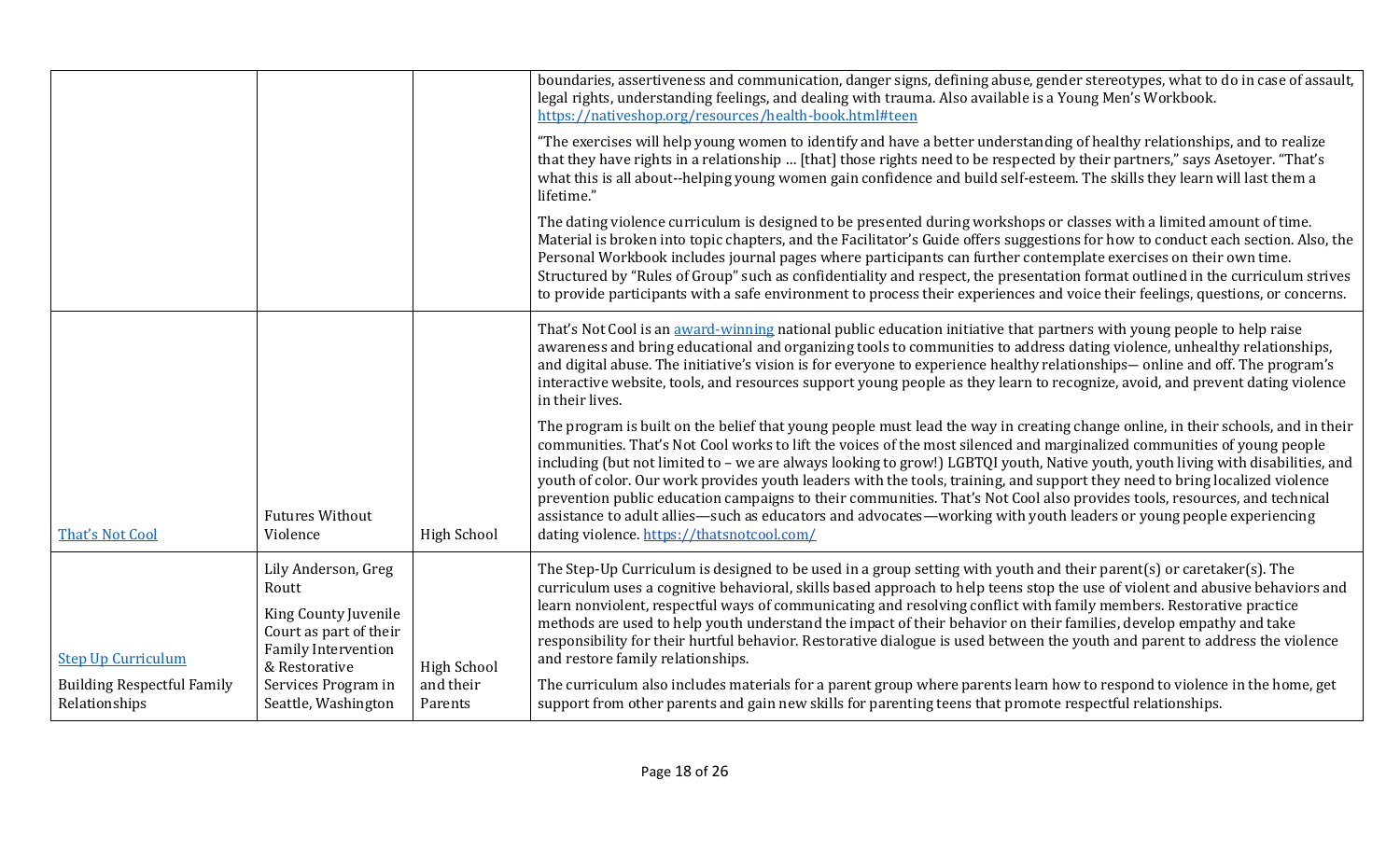|                                |                                                                                                                                                                        |                                    | The curriculum is designed to include parents at the beginning of each group session for 'check-in' and then separate into a<br>parent group and teen group, or stay together for the session to work on learning a skill together.<br>The curriculum has 20 sessions designed to be 1.5 to 2 hrs. once a week. Facilitators may vary the timing to accommodate the<br>needs of the group. It is designed as a closed group, but can function as an ongoing group as well. King County uses the<br>curriculum with an ongoing group. Ongoing groups have the advantage of newcomers learning from participants who have<br>been attending longer. https://www.kingcounty.gov/courts/superior-court/juvenile/step-up.aspx                                                                                                                                                                                                                                                                                                                                                                                                                                                                                                                                                                                                                                                                                                                                    |
|--------------------------------|------------------------------------------------------------------------------------------------------------------------------------------------------------------------|------------------------------------|-------------------------------------------------------------------------------------------------------------------------------------------------------------------------------------------------------------------------------------------------------------------------------------------------------------------------------------------------------------------------------------------------------------------------------------------------------------------------------------------------------------------------------------------------------------------------------------------------------------------------------------------------------------------------------------------------------------------------------------------------------------------------------------------------------------------------------------------------------------------------------------------------------------------------------------------------------------------------------------------------------------------------------------------------------------------------------------------------------------------------------------------------------------------------------------------------------------------------------------------------------------------------------------------------------------------------------------------------------------------------------------------------------------------------------------------------------------|
| <b>Respect WORKS! Campaign</b> | <b>Prevent IPV: Tools</b><br>for Social Change<br>Author:<br><b>BREAK THE CYCLE:</b><br><b>EMPOWERING</b><br><b>YOUTH TO END</b><br><b>DOMESTIC</b><br><b>VIOLENCE</b> | <b>High School</b>                 | The "Respect WORKS!" Campaign uses a "four step approach" to preventing dating violence. These steps include strategies<br>that engage each level of the social ecology and together create a comprehensive approach to preventing domestic and dating<br>violence in a school setting.<br>• Step 1: Develop a school policy on teen dating violence. Break the Cycle's School Policy Kit can be used to guide a<br>school through this process.<br>Step 2: Educate students about dating abuse and how to recognize healthy relationships. Hazelden's Safe Dates is an<br>$\bullet$<br>evidence-based program that reduces incidents teen physical and sexual dating violence.<br>Step 3: Reinforce student learning with Break the Cycle's interactive Ending Violence program. It is designed to<br>$\bullet$<br>educate students about their rights and responsibilities in a dating relationship. Ending Violence builds on key<br>prevention skills from Safe Dates.<br>Step 4: Activate student leadership on the issue of dating violence. Break the Cycle's Speak.Act.Change: Youth<br>$\bullet$<br>Advocacy Kit is a service-learning program that engages students through youth activism and peer-leadership. The<br>goal is to address teen dating violence in schools and communities. Designed for students ages 13 and over, it trains<br>the next generation of anti-violence advocates.<br>https://preventipv.org/materials/respect-works |
| The White Ribbon Campaign      | The White Ribbon<br>Campaign<br>Documentary by                                                                                                                         | Boys and Men<br><b>High School</b> | White Ribbon is the world's largest movement of men and boys working to end violence against women and girls. It<br>promotes gender equity, healthy relationships and a new vision of masculinity. Since its inception in Toronto in 1991, The<br>White Ribbon Campaign has spread to over 60 countries around the world. White Ribbon asks men to wear white ribbons as<br>a sign of their pledge to never commit, condone or remain silent about violence against women and girls.<br>https://www.whiteribbon.ca/about.html.<br>The Line documentary is the story of a young woman who decides to tell her story through a film after her traumatic<br>experience of rape. She tries to link the connection between her experience to what the society, politics, culture, legal issues<br>have to say about consent and her sex matters. The product is this powerful documentary on the horrifying reality of sexual                                                                                                                                                                                                                                                                                                                                                                                                                                                                                                                                    |
| The Line                       | Nancy Schwartzman                                                                                                                                                      | College                            | violence and the wrong views and complication associated with it culturally. The major character played by Nancy<br>Schwartzman, a filmmaker exemplifies a likeable personality. She carries within her the desires, needs and the inner                                                                                                                                                                                                                                                                                                                                                                                                                                                                                                                                                                                                                                                                                                                                                                                                                                                                                                                                                                                                                                                                                                                                                                                                                    |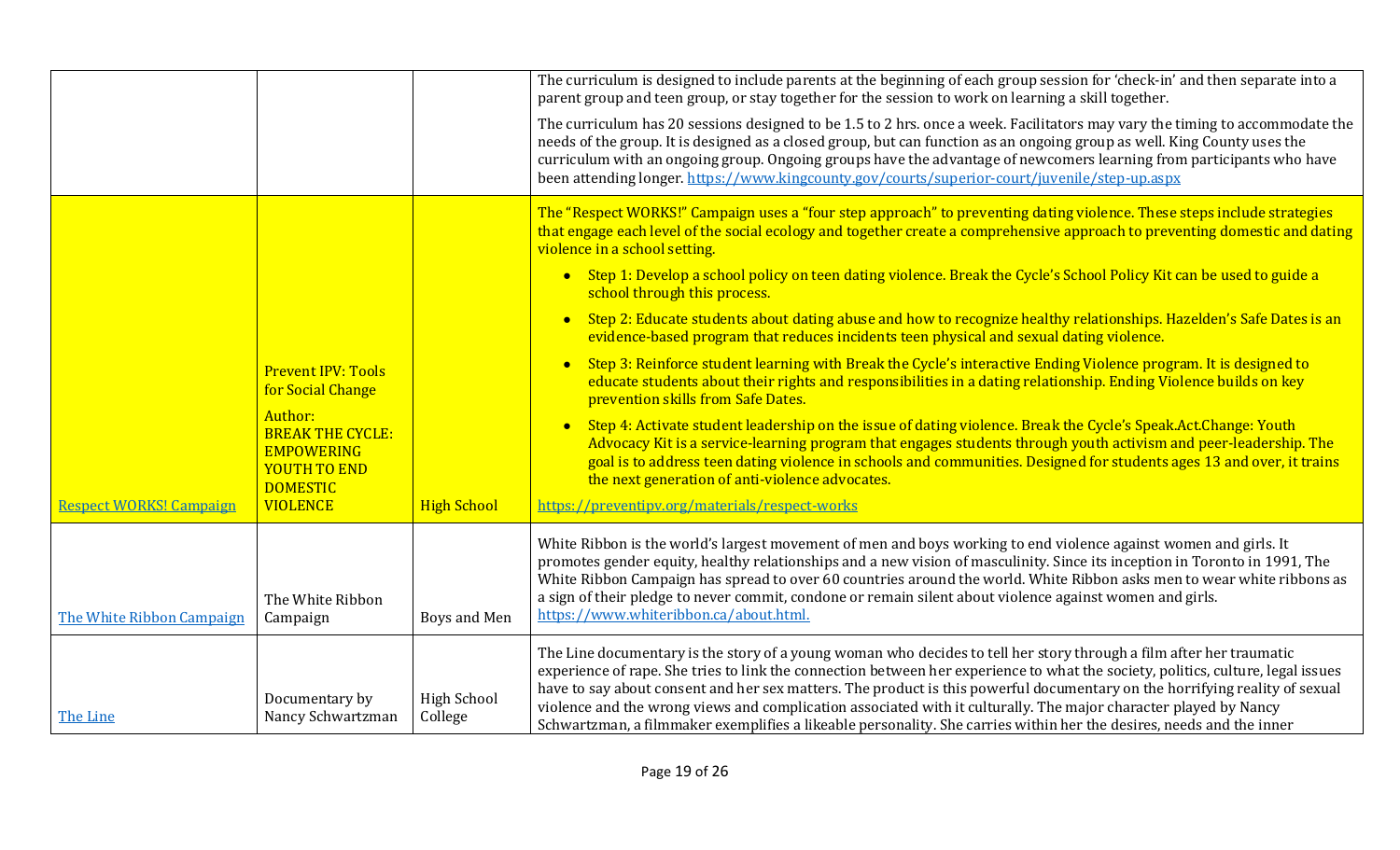|                                                                                          |                               |                                            | struggles sexually active young Americans bear. The structure of the Line is targeted to reward student's confidence with a<br>view to ensuring they are comfortable enough to discuss consent, sex, legal rights and the politics in gender violence.<br>Alongside, a critical look at issues connected with embarrassment, taboo and shame associated with sexual violence is not left<br>out. https://whereisyourline.org/film/.                                                                                                                                                       |
|------------------------------------------------------------------------------------------|-------------------------------|--------------------------------------------|-------------------------------------------------------------------------------------------------------------------------------------------------------------------------------------------------------------------------------------------------------------------------------------------------------------------------------------------------------------------------------------------------------------------------------------------------------------------------------------------------------------------------------------------------------------------------------------------|
| <b>When Push Comes to</b><br>Shove It's No Longer Love                                   | Jewish Women<br>International | <b>High School</b><br>College              | "When Push Comes to ShoveIt's No Longer Love! ® is a 90-minute program designed to teach teens, young adults and<br>college students about unhealthy and abusive relationships. The discussion guide takes participants through a combination<br>of interactive exercises, guided discussions, text studies, and a short film that help them explore the dynamics of<br>relationships, learn to recognize and respond to warning signs of an abusive relationship, and create action steps for raising<br>awareness and working to end dating abuse. https://www.jwi.org/teens/.          |
| <b>Yes and Know: Boundaries</b><br>and Communication for<br><b>Healthy Relationships</b> | Jewish Women<br>International | High School<br>College                     | "Yes and Know" encourages young people to reflect on their communication styles and consider how to identify and assert<br>their needs to set boundaries and build healthy relationships. https://www.jwi.org/teens/.                                                                                                                                                                                                                                                                                                                                                                     |
| <b>Get Smart</b>                                                                         | Jewish Women<br>International | Jewish Teens<br>and Young<br>Adults        | "Get Smart" educates teens in the Orthodox community about the importance of prenuptial agreements in which a husband<br>promises to grant a Jewish divorce in the event the marriage should end. Get abuse is an insidious form of abuse that can<br>leave a divorced Jewish woman unable to move on with her life and marry again. https://www.jwi.org/teens/.                                                                                                                                                                                                                          |
| <b>Men Can Stop Rape</b>                                                                 |                               |                                            | Men Can Stop Rape empowers male youth and the institutions that serve them to work as allies with women in preventing<br>rape and other forms of men's violence. Through awareness-to-action education and community organizing, they promote<br>gender equity and build young men's capacity to be strong without being violent.                                                                                                                                                                                                                                                         |
| <b>Healthy Masculinity Action</b><br>Project<br>Men of the Strength (MOST)<br>Club       | Men Can Stop Rape             | <b>High School</b><br>College<br>Community | Men Can Stop Rape's public awareness campaigns are widely recognized as the nation's best-designed and most effective<br>social marketing tools for young men. Our campaign materials have appeared in major publications such as The Washington<br>Post, Chicago Sun Times, and O Magazine. Materials have been distributed across all 50 states and 20 foreign countries.<br>Statewide campaigns have been launched in five states, and MCSR campaigns created for the US Department of Defense have<br>been distributed to military installations around the world. https://mcsr.org/. |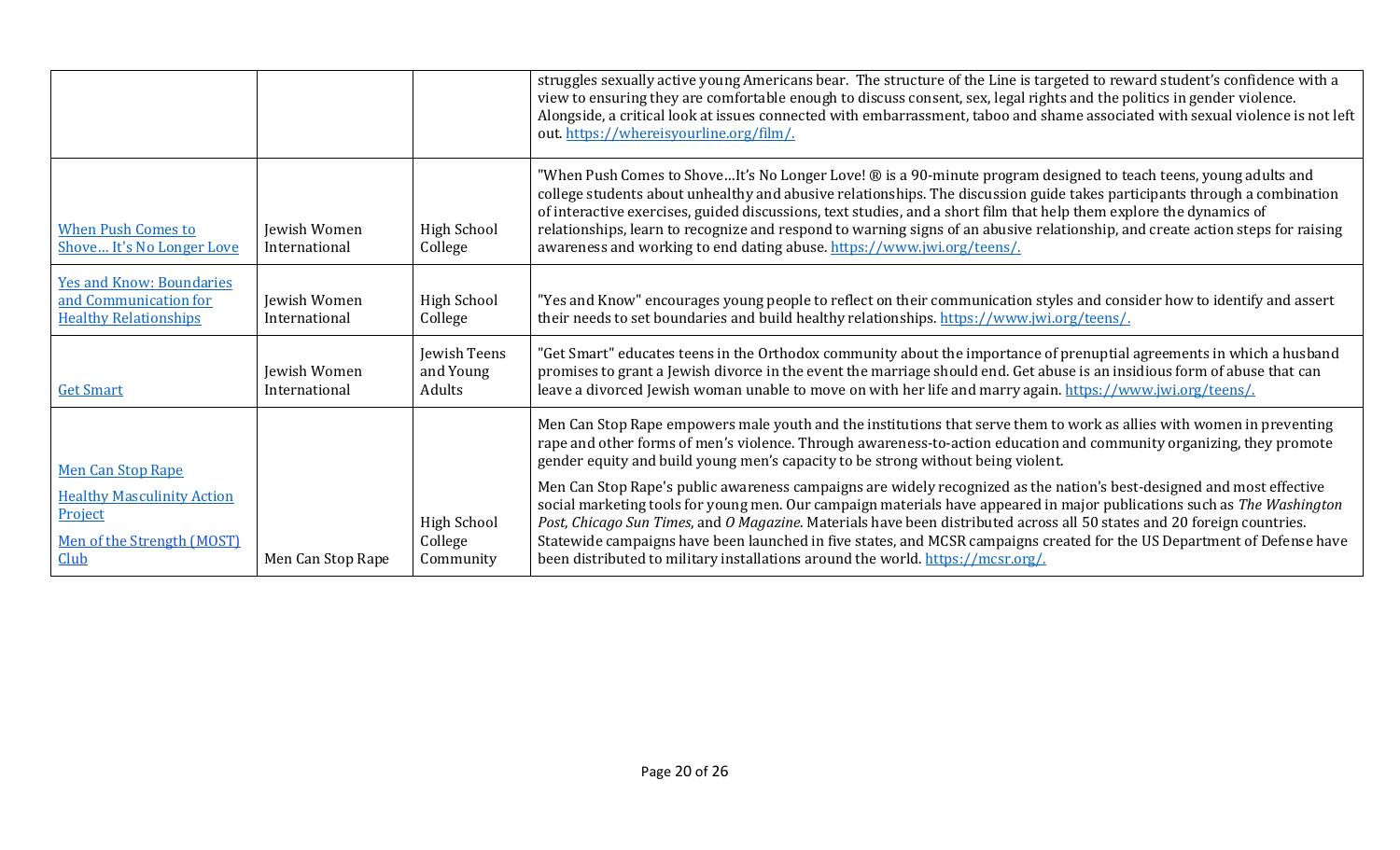| <b>COLLEGE/UNIVERSITY</b>                                                                          |                                                                    |                                                 |                                                                                                                                                                                                                                                                                                                                                                                                                                                                                                                                                                                                          |
|----------------------------------------------------------------------------------------------------|--------------------------------------------------------------------|-------------------------------------------------|----------------------------------------------------------------------------------------------------------------------------------------------------------------------------------------------------------------------------------------------------------------------------------------------------------------------------------------------------------------------------------------------------------------------------------------------------------------------------------------------------------------------------------------------------------------------------------------------------------|
| <b>Adjudicating Sexual Assault</b><br>in a College Environment                                     | We End Violence                                                    | College                                         | Sexual assault cases are often confusing and emotionally difficult for hearing officers and members of hearing boards.<br>Training in the characteristics of these cases, and the most effective and respectful ways to obtain relevant information, can<br>benefit all the individuals involved and shorten the time needed for resolution.<br>http://weendviolence.com/our_services_workshops_training.html.                                                                                                                                                                                           |
| <b>Agent of Change</b>                                                                             | <b>We End Violence</b>                                             | <b>College</b>                                  | Agent of Change uses an online game to put students in situations where they think about how violence impacts their daily<br>lives. Players interact with digital characters in situations that might occur in a college setting. In each three-minute to five-<br>minute scene, the player takes part in conversations with digital characters about: sexual assault; relationship violence;<br>sexual harassment; and stalking. http://weendviolence.com/our_products_agentofchange.html.                                                                                                              |
| <b>Beat the Punch Campaign</b>                                                                     | <b>Domestic Violence</b><br>Task Force of San<br>Luis Obispo       | <b>College Males</b>                            | Beat the Punch is a violence prevention program executed by the Domestic Violence Task Force of San Luis Obispo County,<br>funded by the Center for Disease Control. Through bystander education workshops, a social media campaign and policy<br>advocacy, the Beat the Punch campaign works to reduce risk factors and strengthen protective factors associated with IPV<br>perpetration among male college students.<br>This toolkit includes: Program description, Evaluation tools, and Media items (billboard, radio spots, etc.).                                                                 |
| <b>Girls Achieve Greatness:</b><br><b>Empowering Girls to End</b><br><b>Violence Against Women</b> | Jewish Women<br>International                                      | College<br>Women                                | Girls who are empowered to realize their full potential grow into strong women - women who are far less likely to become<br>victims of relationship abuse. So JWI has partnered with SDT sorority to create Girls Achieve Greatness! - a campaign<br>empowering the next generation to break the cycle of violence against women. https://www.jwi.org/college.                                                                                                                                                                                                                                           |
| The Red Flag Campaign                                                                              | Virginia Sexual and<br>Domestic Violence<br><b>Action Alliance</b> | College                                         | The Red Flag Campaign uses a bystander intervention strategy to address and prevent sexual assault, dating violence, and<br>stalking on college campuses. The campaign encourages friends and other campus community members to say something<br>when they see warning signs ("red flags") for sexual assault, dating violence, or stalking in a friend's relationship.<br>The Campaign is a project of the Virginia Sexual and Domestic Violence Action Alliance, and was created by college students,<br>college personnel, and community victim advocates. http://www.theredflagcampaign.org/welcome. |
| <b>Respect Me: A Conversation</b><br>about Preventing Violence                                     | We End Violence                                                    | College<br>Students,<br>Educators,<br>Community | This workshop provides a unique opportunity for participants to practice such dialogues and develop practical skills that<br>they can employ in their day-to-day lives. This workshop is of particular use to violence educators, student groups, residence<br>halls, rape crisis centers, and progressive businesses. http://weendviolence.com/our_services_workshops_training.html.                                                                                                                                                                                                                    |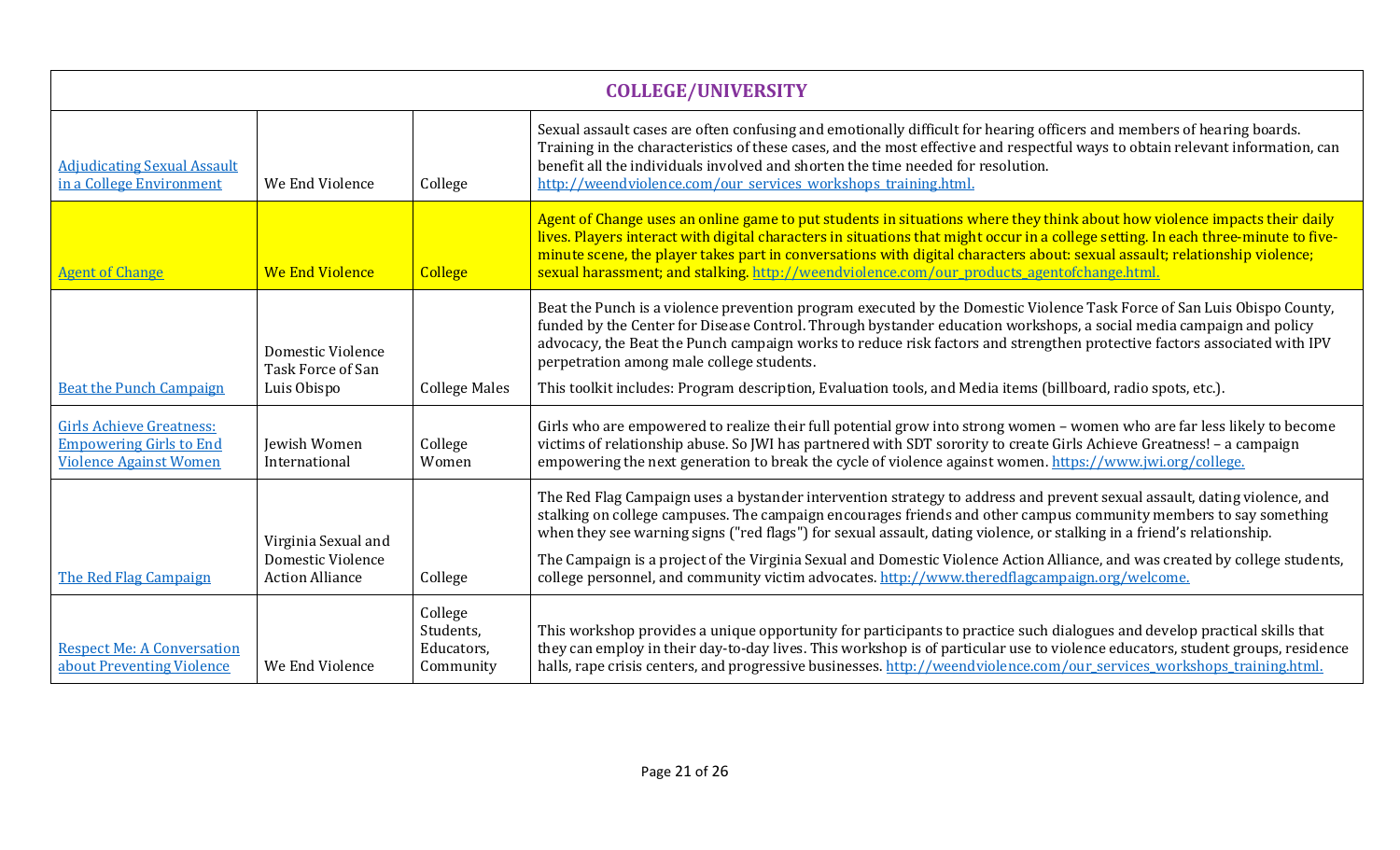| Safe, Smart Dating                                                          | Jewish Women<br>International                            | College                      | Nearly one in five undergraduate women will experience attempted or completed sexual assault before graduation, and more<br>than one in five college women report physical abuse, sexual abuse or threats of physical violence in college. JWI has<br>partnered with SDT sorority and ZBT fraternity to offer the first national program on dating abuse and sexual assault for the<br>Greek community on college campuses. Through a series of discussions, scenarios, news stories, live text surveys and video,<br>this co-ed program helps young people define and identify dating abuse and sexual assault as well as build skills to be active<br>bystanders at school and in their communities. This program is secular, LGBT-friendly and engages men as allies.<br>https://www.jwi.org/college. |
|-----------------------------------------------------------------------------|----------------------------------------------------------|------------------------------|----------------------------------------------------------------------------------------------------------------------------------------------------------------------------------------------------------------------------------------------------------------------------------------------------------------------------------------------------------------------------------------------------------------------------------------------------------------------------------------------------------------------------------------------------------------------------------------------------------------------------------------------------------------------------------------------------------------------------------------------------------------------------------------------------------|
| <b>Step Up! Sexual Assault</b><br><b>Bystander Intervention</b>             | University of Arizona<br>C.A.T.S. Life Skills<br>Program | College                      | STEP UP! the University of Arizona's groundbreaking bystander intervention program, was named a gold recipient of the<br>2009 NASPA Excellence Award. With goals of raising awareness of helping behavior, increasing motivation to help,<br>developing skills and confidence when responding to problems and ensuring the safety and well-being of others, STEP UP!<br>aims to get bystanders to assume personal responsibility and take action when they see a problematic event.<br>http://stepupprogram.org/.                                                                                                                                                                                                                                                                                        |
| Green Light Go: Respect the<br>Signals                                      | <b>Jewish Women</b><br>International                     | College                      | Everyone's talking about bystander intervention, but no one is really, honestly talking about why things are the way they are.<br>Why do girls have to protect their drinks? Why do some guys think it's okay to have sex with girls who are unconscious? And<br>why do we think it's acceptable for a guy to hook up with a lot of girls, but judge girls for doing the same? Green Light: Go! is a<br>joint project of ZBT fraternity and JWI - a campaign to raise awareness; change attitudes; and ignite a conversation on college<br>campuses that can really make a difference. https://www.jwi.org/college.                                                                                                                                                                                      |
|                                                                             |                                                          |                              | The university works hard to ensure that UM students have the information and tools they need to stay safe. To prepare our<br>students for responsible and engaged citizenship in our campus community and to set them up for a positive and successful<br>experience at UM, all students must complete a series of prevention education programs before and during their first<br>semester at UM. Juniors must complete an online refresher program about sexual assault prevention.                                                                                                                                                                                                                                                                                                                    |
|                                                                             |                                                          |                              | Sexual Assault Prevention for Undergraduates (formerly PETSA), an online program designed to educate students about<br>sexual assault, healthy relationships, consent, and bystander intervention. At UM, this program is required of all freshmen<br>and new (transfer) sophomores. PETSA was developed by UM students, faculty, and staff in 2012; other universities are now<br>looking to UM as a model for creating this important learning tool for themselves.                                                                                                                                                                                                                                                                                                                                    |
| <b>Sexual Assault Prevention</b><br>for Undergraduates<br>formerly Personal |                                                          | College &<br>Faculty, Staff, | Bystander Intervention Training, an in-person training required of all new undergraduate students designed to teach<br>students how to look out for one another and interrupt unsafe situations. Members in UM Housing (including student staff)<br>receive annual training on topics related to sexual assault, mandatory reporting, domestic violence, bystander intervention,<br>and understanding sexual harassment and sexual assault as forms of prohibited discrimination.                                                                                                                                                                                                                                                                                                                        |
| <b>Empowerment through Self</b><br><b>Awareness-PETSA)</b>                  | University of<br>Montana (UM)                            | new<br>Employees             | Sexual Assault Prevention for Adult Learners (formerly Haven Plus), an online program providing sexual assault prevention<br>training tailored to upper-division students. This program was launched in the 2016-2017 academic year as a refresher to                                                                                                                                                                                                                                                                                                                                                                                                                                                                                                                                                    |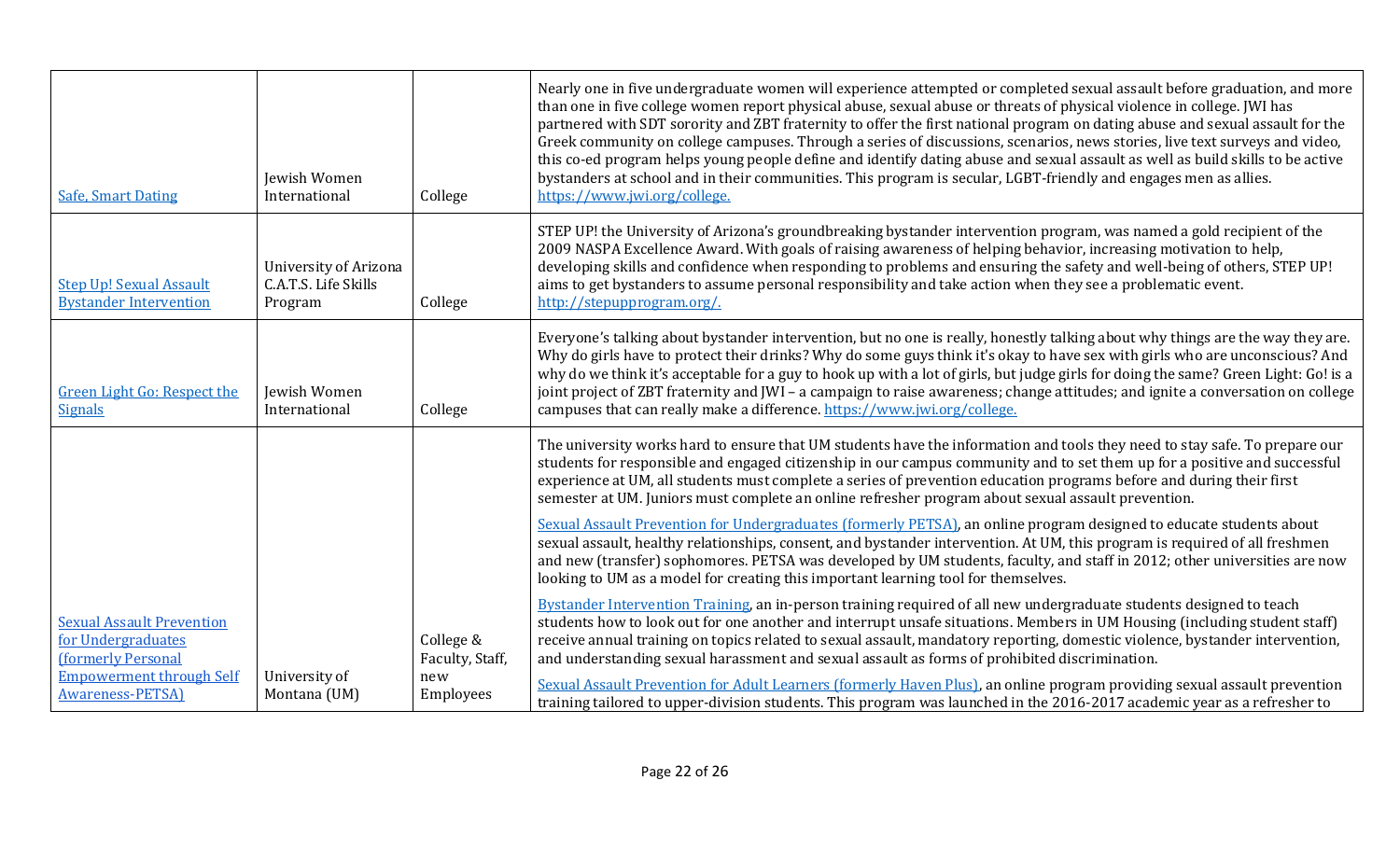|                                                                                                                                   |                                                         |                                                                   | PETSA for new and continuing juniors, new law students, and new graduate students.<br>https://www.umt.edu/safety/training.php.                                                                                                                                                                                                                                                                                                                                                                                                                                                                                                                                                                                         |  |
|-----------------------------------------------------------------------------------------------------------------------------------|---------------------------------------------------------|-------------------------------------------------------------------|------------------------------------------------------------------------------------------------------------------------------------------------------------------------------------------------------------------------------------------------------------------------------------------------------------------------------------------------------------------------------------------------------------------------------------------------------------------------------------------------------------------------------------------------------------------------------------------------------------------------------------------------------------------------------------------------------------------------|--|
| SCHOOL ADMINISTRATORS, EDUCATORS, COACHES, SCHOOL RESOURCE OFFICERS,<br><b>FAITH LEADERS, AND OTHER ADULTS WORKING WITH YOUTH</b> |                                                         |                                                                   |                                                                                                                                                                                                                                                                                                                                                                                                                                                                                                                                                                                                                                                                                                                        |  |
| <b>Bringing in the Bystander</b>                                                                                                  | <b>University of New</b><br>Hampshire                   | Educators                                                         | Developed by Prevention Interventions at the University of New Hampshire. Using a bystander intervention approach<br>combined with a research component, this program assumes that everyone has a role to play in prevention. The research<br>component measures how effective the program is within different communities.<br>Know Your Power is the social marketing component of Bringing in the Bystander. Information about the campaign,<br>resources, a checklist for engaged bystander actions and a store are available on the website.<br>https://www.unh.edu/research/prevention-innovations-research-center/bringing-bystander.                                                                            |  |
| <b>Challenging Sexual</b><br>Harassment & Gender-based<br>Discrimination                                                          | We End Violence                                         | Educators                                                         | Sexual harassment has become a highly litigated and often discussed part of our daily lives -in particular, at work. In this<br>facilitated discussion we examine our cultural ideas about what sexual harassment and gender discrimination are, and why<br>they are significant to everyone—even those who are not victims or perpetrators of it. Of particular use for those working in<br>human resources, residence halls, progressive businesses or non-profits.<br>http://weendviolence.com/our_services_workshops_training.html.                                                                                                                                                                                |  |
| <b>Changing the Game</b>                                                                                                          | Gay, Straight,<br>Lesbian, Education<br>Network (GLSEN) | Teachers and<br>Sports<br>Directors for<br>Grades K-12            | The Sport Project's mission is to assist K-12 schools in creating and maintaining an athletic and physical education climate<br>that is based on the core principles of respect, safety and equal access for all students, teachers and coaches regardless of<br>sexual orientation or gender identity/expression and integrating these efforts into overall school plans to ensure a safe,<br>respectful school climate and culture. https://www.glsen.org/programs/changing-game.                                                                                                                                                                                                                                    |  |
| <b>Changing Lives Theatre</b><br>Group                                                                                            | <b>Creative Action</b>                                  | <b>Educators</b> for<br>Middle School<br>& Community<br>Audiences | Delivered in partnership with <b>Expect Respect</b> a program of SAFE (formerly SAFE Place)—since 2003, Changing Lives is an<br>ensemble of teen artist-activists that create and tour original, youth-led performances focused on violence prevention,<br>healthy relationships, and social justice. Every spring the ensemble tours their original show across greater Austin, reaching<br>more than 3,000 young people at area middle schools and in community settings. Through the powerful medium of peer<br>education and theatre, Changing Lives gives young adults the knowledge, skills, and confidence to support healthy<br>relationships and stand up against violence and bullying as courageous allies. |  |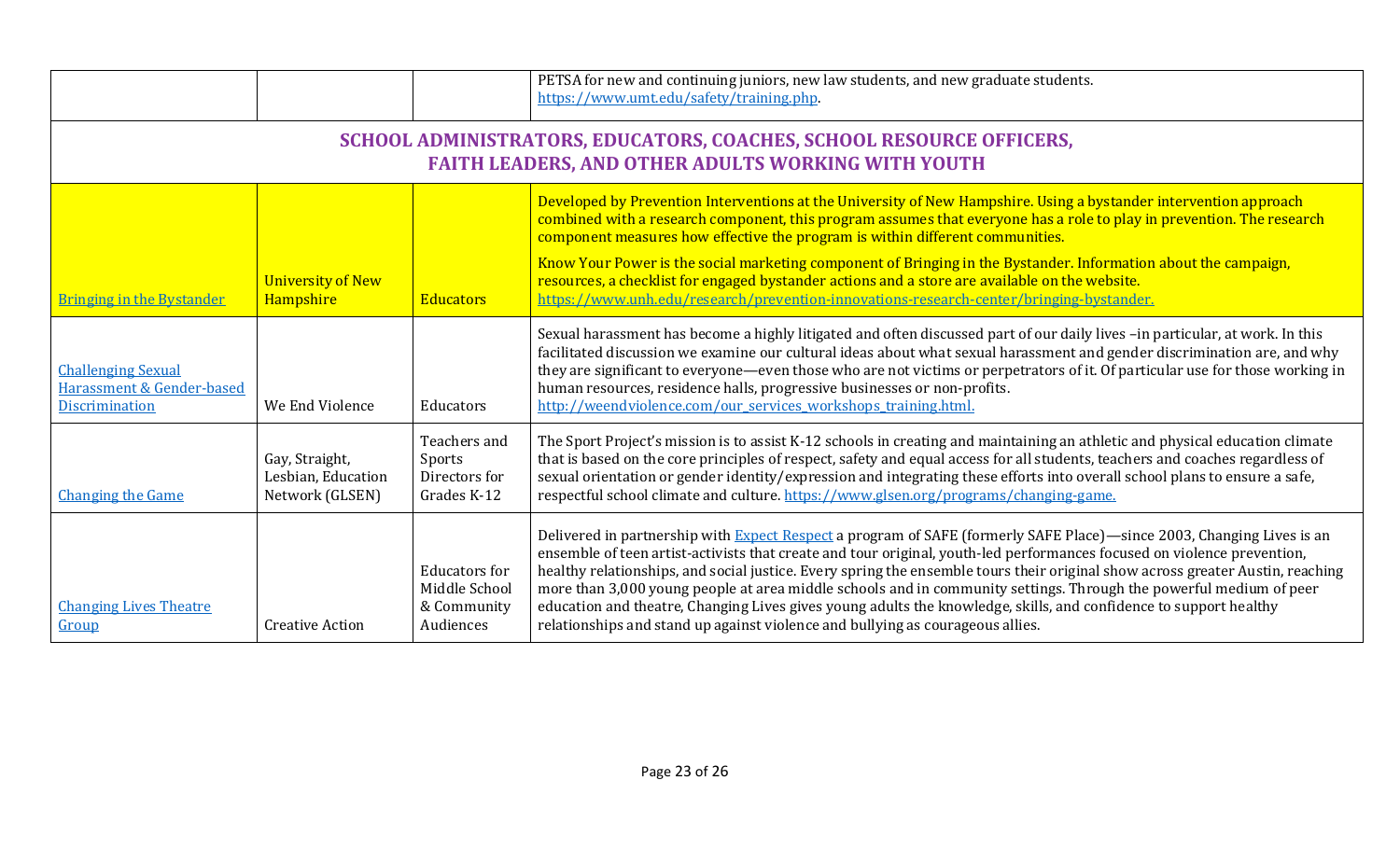|                                                                                             |                                                       |                          | The Commit to Kids program helps child-serving organizations reduce the risk of sexual abuse and create safer environments<br>for children in their care. The Commit to Kids Program Kit comes with worksheets that can help child-serving organizations<br>assess their programs, services, procedures, and provides templates to assist in updating or creating policies and procedures,<br>and a code of conduct from a child protection lens. Information in the Commit to Kids kit guides the organization through this<br>process and acts as a reference tool for future updates, questions, or considerations.                          |
|---------------------------------------------------------------------------------------------|-------------------------------------------------------|--------------------------|-------------------------------------------------------------------------------------------------------------------------------------------------------------------------------------------------------------------------------------------------------------------------------------------------------------------------------------------------------------------------------------------------------------------------------------------------------------------------------------------------------------------------------------------------------------------------------------------------------------------------------------------------|
|                                                                                             |                                                       |                          | Highlights include:                                                                                                                                                                                                                                                                                                                                                                                                                                                                                                                                                                                                                             |
|                                                                                             |                                                       |                          | Questionnaires, risk charts, and check lists to help highlight strengths and gaps in your organization for preventing<br>child sexual abuse.                                                                                                                                                                                                                                                                                                                                                                                                                                                                                                    |
|                                                                                             |                                                       |                          | A sample code of conduct which will help guide you in creating the most important tool an organization will develop<br>$\bullet$<br>to help establish boundaries between adults and children.                                                                                                                                                                                                                                                                                                                                                                                                                                                   |
| <b>Commit to Kids: Helping</b>                                                              |                                                       | School<br>Administrators | Examples of best practices for job postings, screening, interviews, and reference checks to help keep high-risk<br>individuals from working/volunteering in your organization.                                                                                                                                                                                                                                                                                                                                                                                                                                                                  |
| <b>Organizations Prevent Child</b><br><b>Sexual Abuse</b>                                   | <b>Canadian Centre for</b><br><b>Child Protection</b> | Coaches,<br>Parent Guide | Customizable report form templates to provide support with what to report, documenting reports, and where to<br>report inappropriate behavior and misconduct, as well as sexual abuse.                                                                                                                                                                                                                                                                                                                                                                                                                                                          |
| <b>Connect the Dots:</b><br><b>Intersections of Violence &amp;</b><br><b>Discrimination</b> | We End Violence                                       | Educators                | An advanced discussion for those familiar with the topics of oppression and violence. This workshop provides an opportunity<br>to more deliberately delve into conversations about the intersections between oppressions and what that means for those<br>doing activist, educational, or advocacy work in the violence prevention fields. Of particular use for Women's Studies or<br>Gender Studies classrooms, Women's Centers, Gender Resource Centers, Rape Crisis Centers, Domestic Violence Shelters,<br>LGBTQIA Resource Centers, & Multi-cultural or Ethnic Centers.<br>http://weendviolence.com/our_services_workshops_training.html. |
|                                                                                             |                                                       |                          | Adult education is key to preventing child sexual abuse. 1 out of 10 children will be sexually abused before they turn 18.<br>Chances are, someone you know has been impacted. Research shows that people who are sexually violated as children are far<br>more likely to experience psychological problems often lasting into adulthood, including post-traumatic stress syndrome,<br>depression, suicide, substance abuse, teen pregnancy, school dropout and relationship problems.                                                                                                                                                          |
|                                                                                             |                                                       |                          | Darkness to Light understands that learning the facts about childhood sexual abuse helps prevent it. Talking about it helps<br>prevent it. Getting involved helps prevent it. The truth is, if childhood sexual abuse can be prevented, it can be stopped.                                                                                                                                                                                                                                                                                                                                                                                      |
| Darkness2Light                                                                              | <b>Darkness to Light</b>                              | Educators                | That's why this organization exists, to empower adults through awareness and educational programs to prevent, recognize,<br>and react responsibly to child sexual abuse. https://www.d2l.org/education/; Resources for parents, organizations, and<br>survivors https://www.d2l.org/resources/ Model program by the Office of Juvenile Justice and Delinquency Prevention<br>2013.                                                                                                                                                                                                                                                              |
|                                                                                             |                                                       |                          |                                                                                                                                                                                                                                                                                                                                                                                                                                                                                                                                                                                                                                                 |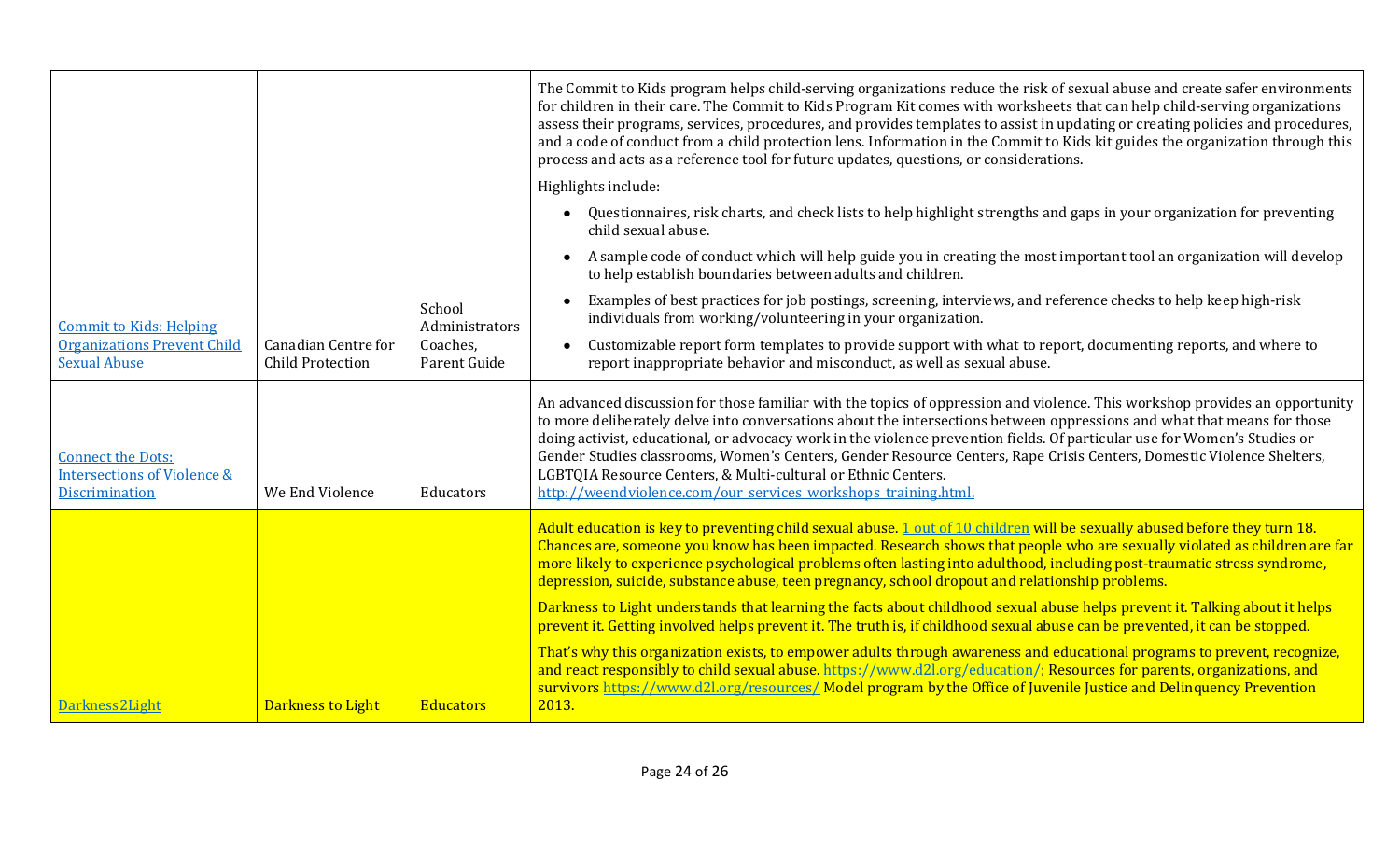| <b>Dating Abuse: Tools for</b><br><b>Talking to Teens</b>                                                           | Jewish Women<br>International   | Adults working<br>with youth                     | One in three teens is a victim of physical, emotional, sexual or verbal abuse from a dating partner. "Dating Abuse: Tools for<br>Talking to Teens" teaches adults to reach teens with messages on safe, healthy relationships. https://www.jwi.org/teens/.                                                                                                                                                                                                                                                                                                                           |
|---------------------------------------------------------------------------------------------------------------------|---------------------------------|--------------------------------------------------|--------------------------------------------------------------------------------------------------------------------------------------------------------------------------------------------------------------------------------------------------------------------------------------------------------------------------------------------------------------------------------------------------------------------------------------------------------------------------------------------------------------------------------------------------------------------------------------|
| <b>Eliminating Gender Violence</b><br>& Discrimination from our<br><b>Classrooms &amp; Campuses</b>                 | We End Violence                 | Educators                                        | A workshop to help educators prepare healthy learning environments for all students. As our own assumptions about gender<br>can cloud even our best intentions to create equitable and healthy learning environments, this facilitated discussion provides<br>a space from which those assumptions can safely be identified and addressed. Of particular use for those working in primary<br>or secondary education, and for those working within math, science, engineering, technical or vocational disciplines.<br>http://weendviolence.com/our_services_workshops_training.html. |
| <b>English Curriculum</b>                                                                                           | The Fourth R                    | English<br>teachers for<br>Grades 9-12           | The Fourth R English Program provides Grade 9 to 12 students with instruction on violence, unhealthy sexual behavior,<br>and substance use. The teaching strategies expand students' understanding of effective communication, problem-<br>solving, and decision making. Students are asked to share their ideas in small groups, larger groups, and whole-class<br>discussions. Some exercises are designed to be done individually, while others involve collaboration with classmates.<br>https://vouthrelationships.org/english.                                                 |
| <b>Enough! Preventing Child</b><br><u>Sexual Abuse in My School</u>                                                 | <b>Enough Abuse</b><br>Campaign | School<br>administrators                         | "Enough!" is the most comprehensive training course available in the U.S. developed exclusively to meet the specific needs of<br>public and private schools and to address the challenges they face in preventing child sexual abuse.<br>https://www.enoughabuse.org/for-ind.html                                                                                                                                                                                                                                                                                                    |
| <b>Film Viewing &amp; Discussion</b><br>for Jeffrey Bucholtz's A Way<br>from Violence                               | We End Violence                 | Educators                                        | Understanding the connections between different forms of oppression is an essential tool for those seeking to end violence.<br>After watching the film, engage in a thought-provoking discussion with the filmmaker to enhance further both the analytic<br>and interpersonal skills necessary to comprehend and prevent violence.<br>http://weendviolence.com/our_services_workshops_training.html.                                                                                                                                                                                 |
| <b>Hardy Girls Healthy Women</b><br>Training                                                                        | Hardy Girls Healthy<br>Women    | Educators,<br>Guidance<br>Counselors,<br>Parents | Hardy Girls offers trainings for educators, guidance counselors, parents, and others who work with girls. Informed by the<br>latest research on strength-based approaches and girls' healthy development, trainings give adults the knowledge, tools, and<br>resources to empower girls to change their world. http://hghw.org/resources/trainings/.                                                                                                                                                                                                                                 |
|                                                                                                                     |                                 |                                                  | Built around the ground-breaking video, A Sacred Trust, this complete training package includes everything a trainer needs<br>to lead Healthy Boundaries 101 & 201 trainings, including two DVDs, a step-by-step teacher's guide, and participant<br>workbooks for both levels 101 Fundamentals and 201 Beyond Basics.                                                                                                                                                                                                                                                               |
| <b>Healthy Boundaries 101:</b><br><b>Fundamentals and Healthy</b><br><b>Boundaries 201: Beyond</b><br><b>Basics</b> | FaithTrust Institute            | Adults in<br>Religious<br>Communities            | The goals of the program are to: Increase awareness of the need for healthy boundaries in the clergy-congregant or teacher-<br>student relationship, provides clergy, lay leaders and teachers with guidelines for appropriate boundaries and self-care,<br>illustrate strategies to sustain a safe, healthy church, define boundaries and why they are important.<br>https://store.faithtrustinstitute.org/s                                                                                                                                                                        |